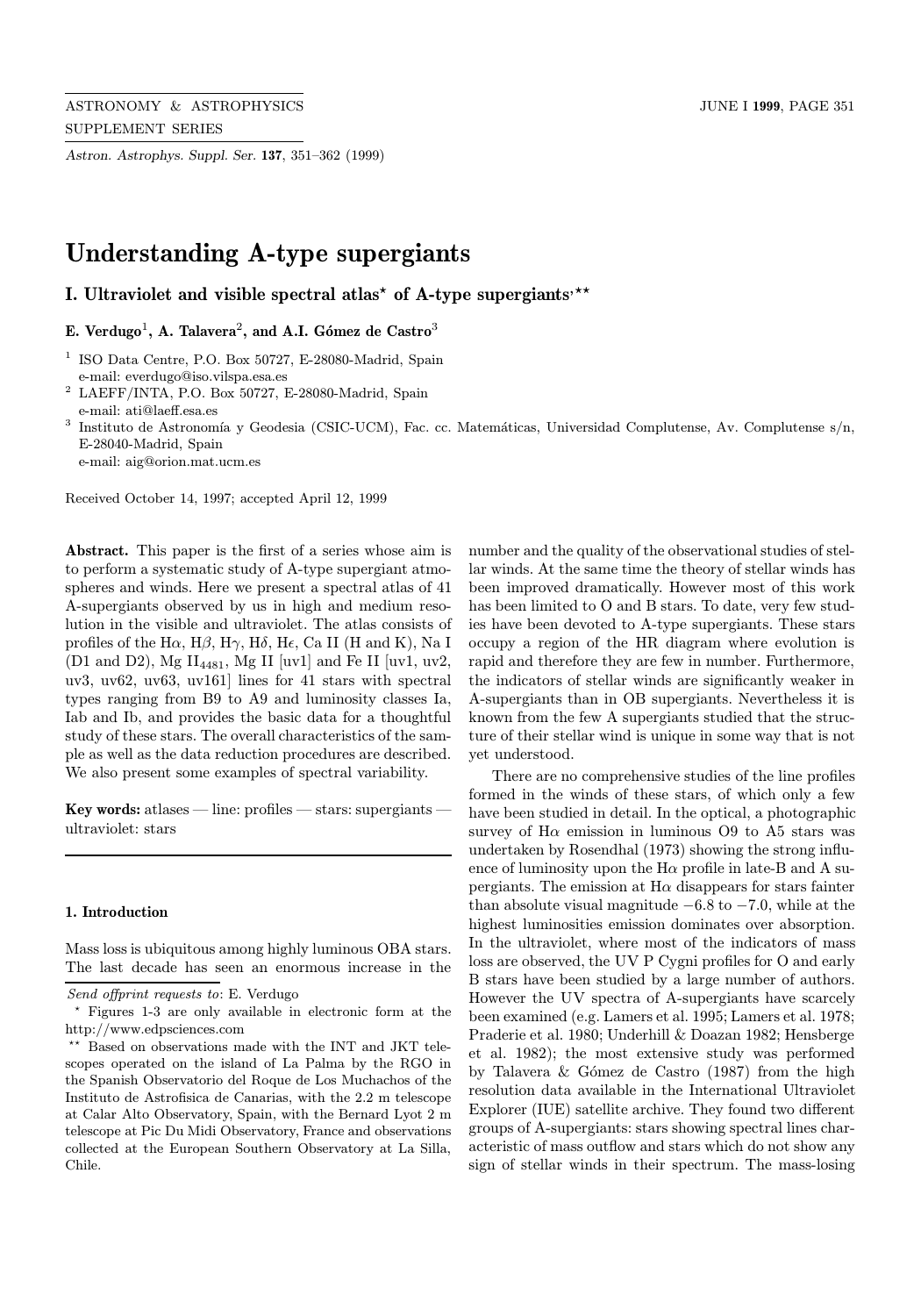Table 1. Basic properties of the program stars

| <b>Star</b>   |                                           | Position $(2000.0)$ |               | $m_v$    | $M_{v}$<br>OB Assoc.     |                       | Available data |             |
|---------------|-------------------------------------------|---------------------|---------------|----------|--------------------------|-----------------------|----------------|-------------|
| HD/BD         | Other name                                | $\alpha$            | δ             |          |                          |                       | Visible        | IUE         |
| $BD + 6051$   | SAO 11196                                 | 00 26 33.7          | $+61$ 24 46   | 9.23     | $-4.80$                  | Cas OB4               | $\mathbf Y$    | $\mathbf N$ |
| HD 2928       | SAO 11258                                 | 00 33 13.3          | $+62$ 32 14   | 8.61     | $-5.50$                  | Cas OB4               | $\mathbf Y$    | $\mathbf Y$ |
| HD 3940       | SAO 11343                                 | 00 42 50.0          | $+64$ 17 28   | 7.26     | $-6.37$                  | $\rm Cas$ $\rm OB7$   | $\mathbf Y$    | $\mathbf Y$ |
| $BD +61153$   | SAO 11344                                 | 00 $42\,$ 59.1 $\,$ | $+62$ 14 06   | 9.32     | $-4.69$                  | $Cas$ OB7             | $\mathbf Y$    | ${\rm N}$   |
| HD 4717       | SAO 11421                                 | 00 50 16.1          | $+63$ 10 17   | 8.9      | $-5.90$                  | Cas OB7               | $\mathbf Y$    | ${\bf N}$   |
| HD 5776       | SAO 11519                                 | 01 00 32.8          | $+63$ 01 44   | $8.05\,$ | $-4.97\,$                | Cas OB7               | $\mathbf Y$    | $\mathbf Y$ |
| HD 12953      | V472 Per                                  | 02 08 40.4          | $+582525$     | $5.67\,$ | $-7.81$                  | Per OB1               | $\mathbf Y$    | $\mathbf Y$ |
| HD 13476      | HR 641                                    | 02 13 41.5          | $+583339$     | 6.44     | $-7.10$                  | Per OB1               | $\mathbf Y$    | $\mathbf Y$ |
| HD 13744      | SAO 23101                                 | 02 15 58.5          | $+58$ 17 37   | 7.59     | $-6.46$                  | Per OB1               | $\mathbf Y$    | $\mathbf Y$ |
| HD 14433      | SAO 23243                                 | 02 21 55.3 $\,$     | $+57$ 14 34   | 6.39     | $-6.89$                  | Per OB1               | $\mathbf Y$    | $\mathbf Y$ |
| HD 14489      | i Per                                     | 02 22 21.3          | $+555044$     | $5.20\,$ | $-7.84$                  | Per OB1               | $\mathbf Y$    | $\mathbf Y$ |
| HD 14535      | SAO 23263                                 | 02 22 53.4          | $+57$ 14 42   | 7.44     | $-6.50$                  | Per OB1               | $\mathbf Y$    | $\mathbf Y$ |
| HD 15316      | SAO 23374                                 | 02 29 58.6          | $+57$ 49 15   | 7.23     | $-6.48$                  | Per OB1               | $\mathbf Y$    | $\mathbf Y$ |
| HD 16778      | SAO 23564                                 | 02 43 53.5          | $+59$ 49 22   | 7.71     | $-6.89$                  | Per OB1               | $\mathbf Y$    | $\mathbf Y$ |
| HD 236995     | SAO 23582                                 | 02 45 03.4          | $+58305$      | 8.63     | $-4.77$                  | Per OB1               | $\mathbf Y$    | $\mathbf N$ |
| HD 17378      | V480 Per                                  | 02 49 30.6          | $+570503$     | 6.25     | $-7.81$                  | Per OB1               | $\mathbf Y$    | $\mathbf Y$ |
| HD 20041      | HR 964                                    | $03\ 15\ 47.9$      | $+57$ 08 26   | 5.79     | $-6.60$                  | $Cam$ $OB1$           | $\mathbf Y$    | $\mathbf Y$ |
| HD 21389      | HR 1040                                   | 03 29 54.7          | $+585243$     | 4.54     | $-7.10$                  | Cam OB1               | $\mathbf Y$    | $\mathbf Y$ |
| HD 46300      | 13 Mon                                    | 06 32 54.2          | $+07$ 19 59   | $4.50\,$ | $-4.80$                  | Mon OB1               | $\mathbf Y$    | $\mathbf Y$ |
| HD 59612      | HR 2874                                   | 07 29 51.4          | $-230128$     | 4.85     | $-5.10$                  | $\overline{a}$        | $\mathbf Y$    | $\mathbf Y$ |
| HD 87737      | $\eta$ Leo                                | 10 07 19.9          | $+16$ 45 45   | 3.52     | $-5.30$                  | Sco-Cen               | $\mathbf N$    | $\mathbf Y$ |
| HD 92207      | V370 Car                                  | $10\ 37\ 27.0$      | $-584360$     | 5.46     | $-8.00$                  | Car OB1               | $\mathbf N$    | $\mathbf Y$ |
| HD 100198     | V809 Cen                                  | 11 31 15.0          | $-61$ 16 42   | $6.31\,$ | $-7.20$                  | $Car-Cen$             | ${\rm N}$      | $\mathbf Y$ |
| HD 100826     | SAO 251469                                | 11 35 42.3          | $-61$ 17 16   | 6.29     | $-5.40$                  | <b>NGC 3766</b>       | ${\rm N}$      | $\mathbf Y$ |
| HD 102878     | HR 4541                                   | 11 50 27.2          | $-62$ 38 57   | 5.70     | $-7.00$                  | Cru OB1               | $\mathbf Y$    | $\mathbf Y$ |
| HD 103516     | HR 4563                                   | 11 54 59.9          | $-63\ 16\ 44$ | 5.90     | $-4.90$                  | $Car-Cen$             | $\mathbf N$    | $\mathbf Y$ |
| HD 104035     | HR 4578                                   | 11 58 47.7          | $-642021$     | 5.61     | $-5.20$                  | $Car-Cen$             | $\mathbf N$    | $\mathbf Y$ |
| HD 104111     | SAO 251670                                | $11\ 59\ 25.6$      | $-62$ 49 51   | 6.37     | $\overline{\phantom{0}}$ | ÷,                    | ${\rm N}$      | $\mathbf Y$ |
| HD 161912     | $\mathrm{i} \mathrm{o} \mathrm{t} 02$ Sco | $17\ 50\ 11.0$      | $-400525$     | $4.81\,$ | $-4.70$                  | $\equiv$              | ${\rm N}$      | $\mathbf Y$ |
| HD 187983     | HR 7573                                   | 19 52 01.4          | $+24$ 59 32   | $5.57\,$ | $-6.50$                  | $\rm{Vul}$ OB4        | $\mathbf Y$    | ${\bf N}$   |
| HD 197345     | $\alpha$ Cyg                              | $20\ 41\ 25.8$      | $+45$ 16 49   | $1.25\,$ | $-8.55$                  | Cyg OB7               | $\mathbf Y$    | $\mathbf Y$ |
| HD 207260     | $\nu$ Cep                                 | 21 45 26.9          | $+610715$     | 4.30     | $-6.82$                  | $Cep$ OB <sub>2</sub> | $\mathbf Y$    | $\mathbf Y$ |
| HD 207673     | HR 8345                                   | 21 49 40.0          | $+41$ 08 56   | 6.48     | $-4.97$                  | ÷.                    | $\mathbf Y$    | $\mathbf Y$ |
| HD 209900     | SAO 34034                                 | 22 05 13.7          | $+53$ 30 37   | 8.71     | $-4.85$                  | Cep OB1               | $\mathbf Y$    | $\mathbf N$ |
| HD 210221     | HR 8443                                   | 22 07 25.5          | $+53$ 18 27   | 6.14     | $-5.00$                  | $Cep$ OB1             | $\mathbf Y$    | $\mathbf Y$ |
| HD 211971     | SAO 34314                                 | 22 19 25.6          | $+60$ 08 52   | 6.90     | $-5.50$                  | $Cep$ OB2             | $\mathbf Y$    | $\mathbf Y$ |
| HD 212593     | 4 Lac                                     | 22 24 30.9          | $+492835$     | 4.56     | $-5.86$                  | Lac OB1               | $\mathbf Y$    | $\mathbf Y$ |
| HD 213470     | SAO 34531                                 | 22 30 18.6          | $+57$ 13 32   | 6.65     | $-7.09$                  | $Cep$ OB1             | $\mathbf Y$    | $\mathbf Y$ |
| $BD + 602542$ | SAO 20639                                 | 23 27 05.6          | $+61$ 22 42   | 8.82     | $-5.09$                  | Cas OB2               | $\mathbf Y$    | ${\bf N}$   |
| HD 223385     | $6\ {\rm Cas}$                            | $23\ 48\ 50.1$      | $+62$ 12 52   | $5.43\,$ | $-8.22$                  | Cas OB5               | $\mathbf Y$    | $\mathbf Y$ |
| HD 223960     | SAO 20923                                 | $23\ 53\ 49.9$      | $+60$ 51 13   | 6.93     | $-6.90$                  | Cas OB5               | $\mathbf Y$    | $\mathbf Y$ |

Note:  $Y \equiv$  Observed.

 $N \equiv$  Not observed.

stars showed absorption shortward shifted components in the Mg II, Fe II, C II, Si II and Al II lines. Moreover these components are variable, as well as the terminal velocity measured from the violet edge of the resonance Mg II lines. Contrary to the relation found by Abbot (1978) for radiatively driven winds in OB supergiants, Talavera  $\&$  Gómez de Castro (1987) found that the measured terminal velocity in A-supergiants decreases as the escape velocity increases. Therefore the radiation driven wind theory seems to be not applicable to A-supergiants. However, the latest theoretical progress on this point (Achmad et al. 1997; McCarthy et al. 1997; Kudritzki et al. 1997) has begun to clarify such discrepancies in the radiatively driven wind theory frame.

Mass loss from early type stars is due to radiation pressure on UV lines, although a detailed comparison of the predicted and observed mass loss rates of OB stars shows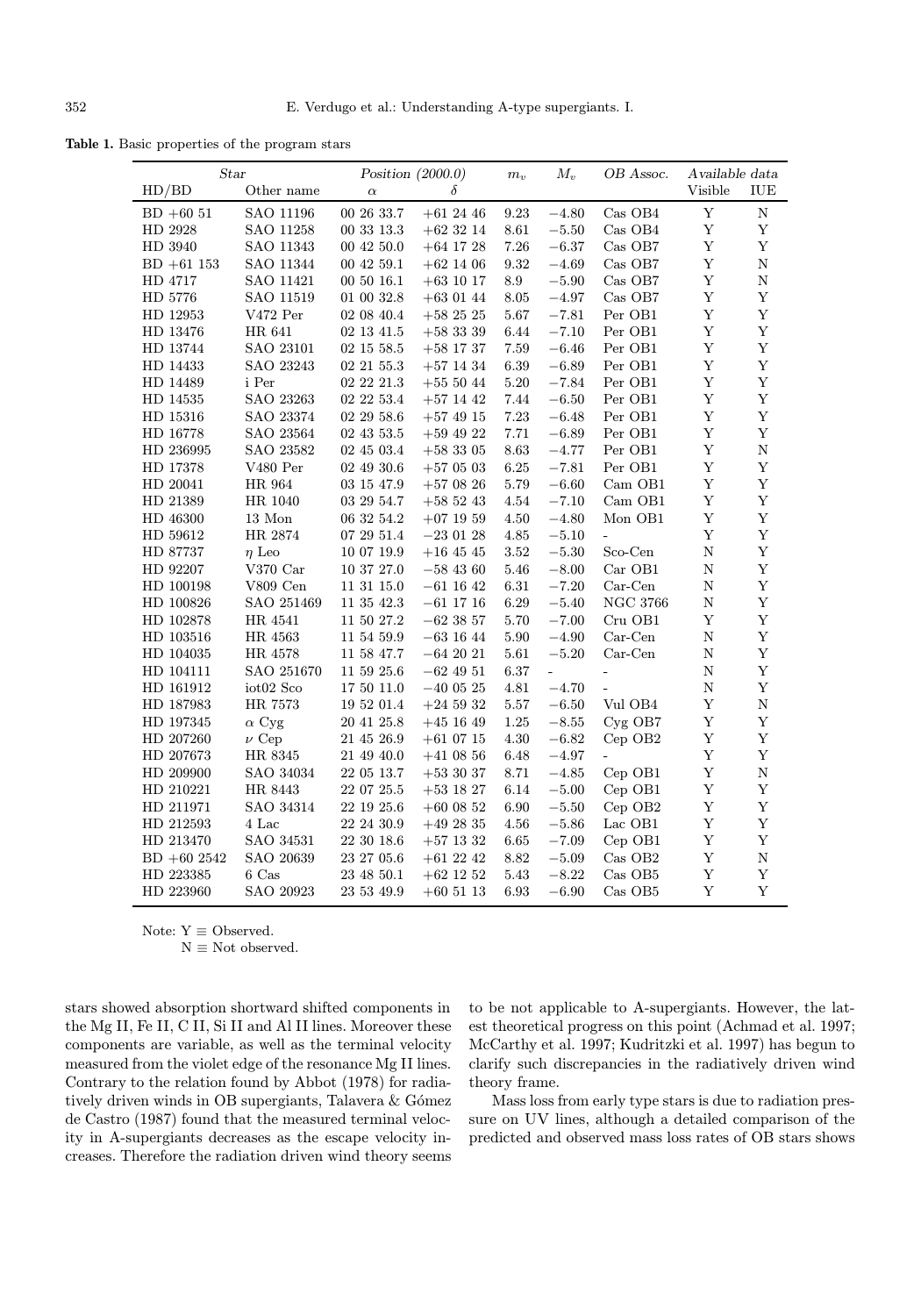Table 2. Spectral types

| Star        | Spectral Type from different sources |                     |              |            |                   |                   |       |
|-------------|--------------------------------------|---------------------|--------------|------------|-------------------|-------------------|-------|
|             | (Hu)                                 | (GS)                | (Bw)         | (Fn)       | (KG)              | (Cz)              | (St)  |
| $BD+6051$   | A2Ib                                 |                     |              |            |                   |                   |       |
| HD 2928     | A0 Iab                               |                     |              |            |                   |                   |       |
| HD 3940     | A1 Ia                                | A1 Ia               |              |            |                   |                   |       |
| $BD+61$ 153 | A0 Ib                                | A0 Ib               |              |            |                   |                   |       |
| HD 4717     | A0 Ib                                |                     |              |            |                   |                   |       |
| HD 5776     | A0 Ib                                | A0 Ib               |              |            |                   |                   |       |
| HD 12953    | A1 Ia                                | A1 Ia               |              | A1 Ia      |                   |                   |       |
| HD 13476    | A3 Iab                               | A3 Iab              | A3 Iab       |            |                   |                   |       |
| HD 13744    | A0 Iab                               | A0 Iab              | B9 Iab       |            |                   |                   |       |
| HD 14433    | $\rm A1~Ia$                          | A1 Ia               |              |            |                   |                   |       |
| HD 14489    | A2 Ia                                | A <sub>2</sub> Iabs | A3 Ia        |            |                   |                   |       |
| HD 14535    | $A2$ Iap                             | A <sub>2</sub> Iabs |              |            |                   |                   |       |
| HD 15316    | A3 Iab                               | A <sub>2</sub> Ia   | $A2$ Iab     |            |                   |                   |       |
| HD 16778    | A2 Ia                                | A2 Ia               | $\rm A1~Ia$  |            |                   |                   |       |
| HD 236995   | A0 Ib                                | A0 Ib               |              |            |                   |                   |       |
| HD 17378    | A5 Ia                                | A5 Ia               | A3 Ia-Iab    |            |                   |                   |       |
| HD 20041    | A0 Ia                                |                     | B9.5 Ia      |            |                   |                   |       |
| HD 21389    | A0 Ia                                |                     | A0 Ia        |            |                   |                   |       |
| HD 46300    | A0 Ib                                | A0 Ib               | A1 Ib        | A0 Ib      |                   |                   |       |
| HD 59612    | A5 Ib                                |                     | $A5$ Ib-II   | A5 Ib      |                   |                   |       |
| HD 87737    | A0 Ib                                |                     | A0 Iab       | A0 Ib      |                   |                   |       |
| HD 92207    | A0 Ia                                |                     |              | A0 Ia      |                   |                   |       |
| HD 100198   |                                      |                     |              | A3 Ia      |                   |                   |       |
| HD 100826   |                                      |                     |              | A0 Ia      |                   |                   | A0 Ib |
| HD 102878   | A2 Ia-Iab                            |                     |              |            | A <sub>2</sub> Ia |                   |       |
| HD 103516   | A3 Ib                                |                     |              | B9 II      |                   |                   |       |
| HD 104035   | A3 Ib                                |                     |              | A3 Ib      |                   |                   |       |
| HD 104111   |                                      |                     |              | A9 $Ib/II$ |                   |                   |       |
| HD 161912   | A2Ib                                 |                     |              |            |                   |                   |       |
| HD 187983   | A1 Iab                               |                     |              | A1 Iab     |                   |                   |       |
| HD 197345   | A <sub>2</sub> Ia                    | A <sub>2</sub> Ia   | A0 Ia        |            |                   |                   |       |
| HD 207260   | $A2$ Iab                             | A2 Ia               | A5 Ia        |            |                   |                   |       |
| HD 207673   |                                      |                     | A1 Iab       |            |                   | A <sub>2</sub> Ib |       |
| HD 209900   | $A0$ Ib                              | A0 Ib               |              |            |                   |                   |       |
| HD 210221   |                                      |                     | A3Ib         |            |                   |                   |       |
| HD 211971   | A2Ib                                 |                     | $\rm A1~Ia$  |            |                   |                   |       |
| HD 212593   | $\rm B9~Iab$                         |                     | $\rm{B9}$ Ia |            |                   |                   |       |
| HD 213470   | A3 Ia                                | A3 Ia               | $\rm A3~Ia$  |            |                   |                   |       |
| BD+60 2542  | A2Ib                                 | A2Ib                |              |            |                   |                   |       |
| HD 223385   | A3 Ia                                | $\rm A3~Ia$         |              |            |                   |                   |       |
| HD 223960   | A0 Ia $+$                            | A0 $Ia+$            |              |            |                   |                   |       |

References:

(Hu) Humphreys (1978). (Fn) Fernie (1983).

(St) Stothers (1991).

(GS) Garmany & Stencel (1992). (KG) Kaltcheva & Georgiev (1994).

(Bw) Bouw (1981). (Cz) Cananzi et al. (1993).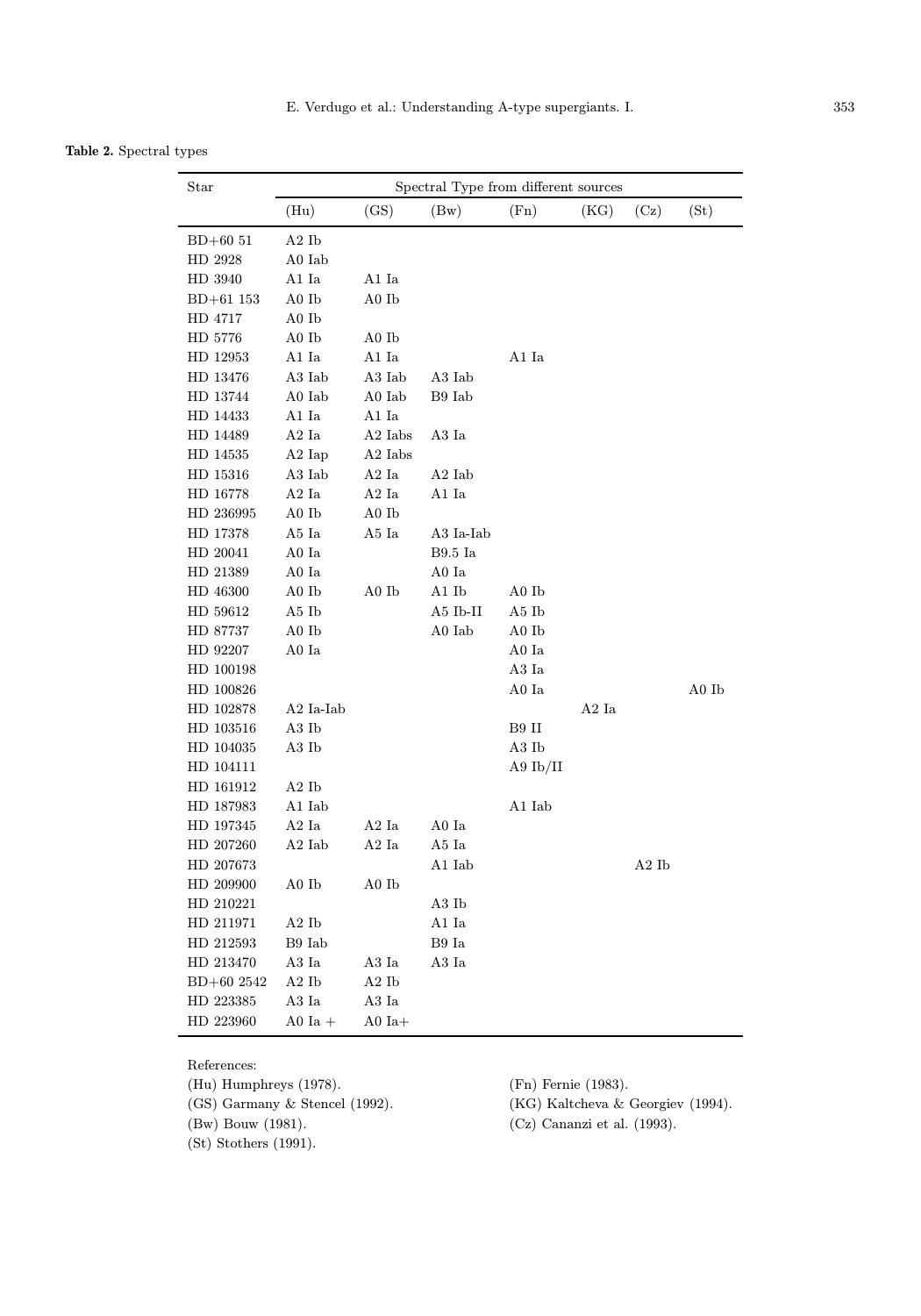systematic differences. Such a comparison has not been made for A-supergiants. Moreover for the few studied, the mass loss rates derived from the UV lines are significantly lower, by a factor  $10^{-1}$  to  $10^{-2}$ , than the rates derived from H $\alpha$  (Praderie et al. 1980; Hensberge et al. 1982; Kunasz & Morrison 1982). Another source of discrepancy is the problem of the superionization of the wind of earlytype stars (Lamers & Snow 1978; Cassinelli et al. 1978; Groenewegen & Lamers 1991; Owocki 1992). There is as yet no study of the presence or absence of superionization in the winds of A supergiants.

We have selected 41 A-type supergiants to carry out a systematic study of stellar wind indicators in these stars in the visible and ultraviolet. In this atlas we show the profiles of the H $\alpha$ , H $\beta$ , H $\gamma$ , H $\delta$ , H $\epsilon$  Balmer lines, the Ca II H and K lines, the Na I D lines, Mg  $II_{4481}$ , Mg II [uv1] and Fe II  $\lbrack \text{uv1}, \text{uv2}, \text{uv3}, \text{uv62}, \text{uv63}, \text{uv161} \rbrack$  for the program stars, as well as some relevant examples of the variations in the profiles.

The A-supergiants sample is presented in Sect. 2. The observations and the data reduction techniques are described in Sect. 3. The spectral atlas is introduced in Sect. 4 and a brief summary is provided in Sect. 5.

A detailed analysis of these data and their implications for the understanding of A-type supergiants will be published in a series of forthcoming papers (Verdugo et al. 1999).

#### 2. The program stars

The stars selected belong to OB associations or clusters, so that we have a good estimate of the distance and therefore of the absolute magnitude. We have used the catalogue of Garmany & Stencel (1992) which is largely based on the cluster distances obtained by Humphreys (1978). In these catalogues the sample is biased towards early A-type supergiants. We have tried hard to get a good sample of all the luminosity classes for each spectral type since we expect significant luminosity effects in the lines formed in the wind. The whole sample is listed in Table 1; ordered by right ascension and identified by their entry number in the HD or BD catalogues. Another usual identification (as the SAO number or the variable star name) is provided in the second column. The equatorial coordinates  $(\alpha(2000.0), \delta(2000.0))$  are given in the third and fourth column. The apparent visual magnitudes are listed in the fifth column. The absolute visual magnitude and the OB associations to which each of the stars belongs are given in the sixth and seventh columns respectively. The absolute magnitudes come from the catalogues cited above and they are calculated from the adopted distance to the association.

Most of the stars have been observed both in the ultraviolet and visible, although the less luminous stars could not be observed with the IUE satellite and only two south-

Table 3. Observed spectral ranges

| Campaign                     | Central $\lambda$<br>$(\tilde{A})$ | $\Delta \lambda$<br>$(\AA)$ | Dispersion<br>(A/pixel) |
|------------------------------|------------------------------------|-----------------------------|-------------------------|
| La Palma (INT)               | 3951                               | 96                          | 0.166                   |
|                              | 4481                               | 97                          | 0.168                   |
|                              | 5889                               | 62                          | 0.107                   |
|                              | 6563                               | 100                         | 0.173                   |
| La Palma (JKT)               | 4300                               | 400                         | 0.39                    |
|                              | 4800                               | 350                         | 0.34                    |
|                              | 6200                               | 650                         | 0.63                    |
|                              | 6678                               | 820                         | 0.80                    |
| Calar Alto $(2.2 \text{ m})$ | 3950                               | 131                         | 0.128                   |
|                              | 4481                               | 133                         | 0.130                   |
|                              | 4861                               | 132                         | 0.129                   |
|                              | 5889                               | 124                         | 0.121                   |
|                              | 6562                               | 100                         | 0.097                   |

ern stars were observed in the visible. We summarize this information in the last two columns of Table 1.

In Table 2 we give the tabulated spectral types of each star taken from the literature (Humphreys 1978; Garmany & Stencel 1992; Bouw 1981; Fernie 1983; Stothers 1991; Kaltcheva & Georgiev 1994; Cananzi et al. 1993).

## 3. Observations and data reduction

## 3.1. Visible data

### 3.1.1. Observations

We have carried out four different visible campaigns to observe the H $\alpha$ , H $\beta$ , H $\gamma$ , H $\delta$  and H $\epsilon$  Balmer lines, Ca II H and K, Na I D and Mg II  $\lambda$  4481 Å lines. The observed spectral ranges are listed in Table 3. We summarize in Table 4 the information available for each star as well as the instrumental set-up (telescope+spectrograph) used to obtain the data and the Julian date of the observations.

The first campaign was carried out in September 1988 with the Isaac Newton Telescope of the Roque de los Muchachos Observatory in La Palma. All the spectra were taken with the Intermediate Dispersion Spectrograph (IDS) equipped with a GEC CCD which has  $22 \mu m$  pixels arranged in an  $578 \times 385$  array. We observed H $\alpha$ , Ca II H and K, Na I D and the Mg  $II_{4481}$  lines with a resolving power around 16 500.

The second campaign (October 1988) was carried out with the Coudé Spectrograph (resolving power around 26 000) of the 2.2 m telescope at the Calar Alto Observatory. The detector used was an RCA CCD  $(1024 \times 656, 15 \mu \text{ pixels})$ . We obtained the H $\alpha$ , H $\beta$ , Ca II(H, K) and Mg  $II_{4481}$  profiles.

The third campaign was carried out in the Pic Du Midi Observatory (France) in August 1994. We used the MUSICOS (for MUlti-SIte COntinuous Spectroscopy)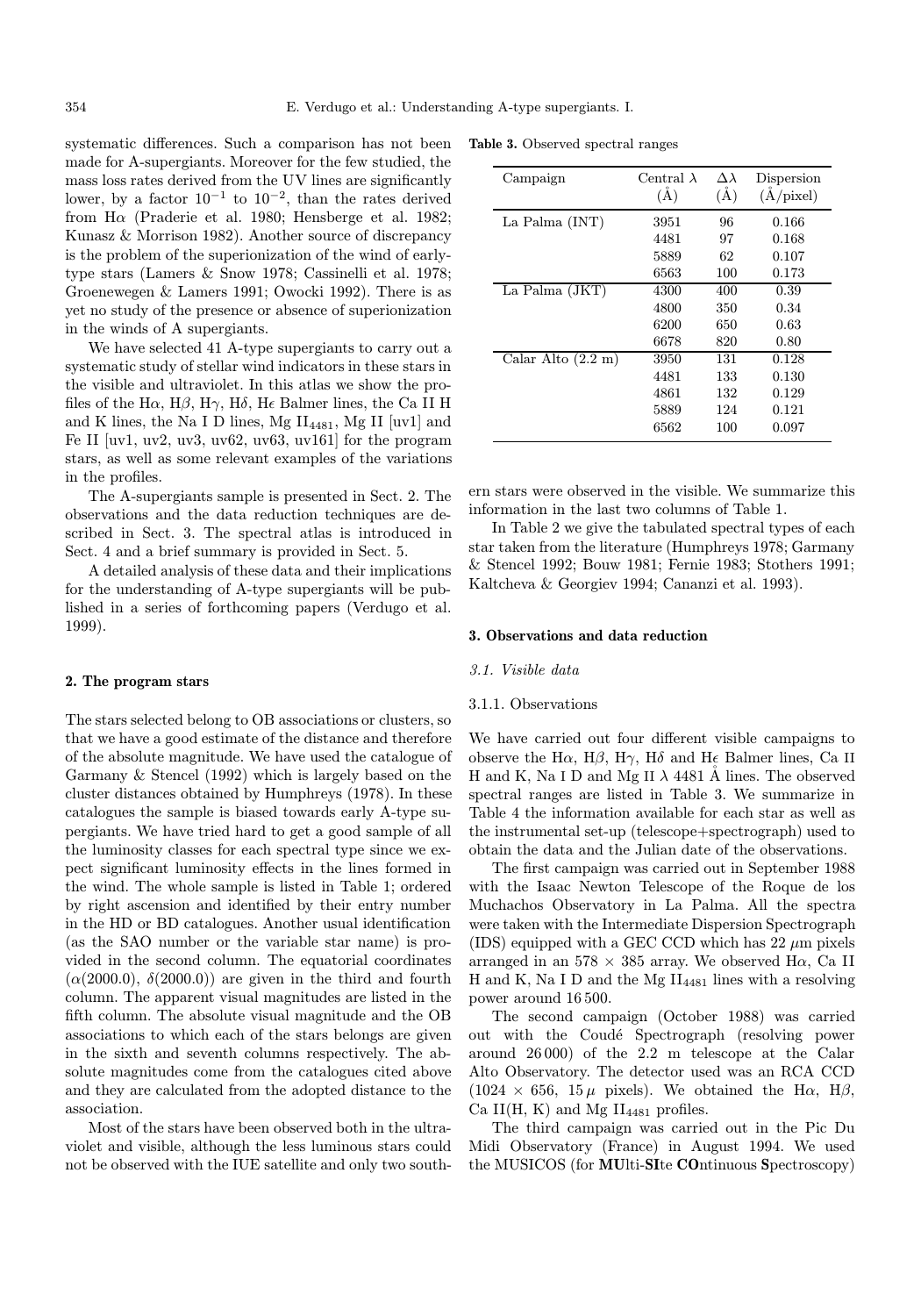Table 4. Journal of observations in the visible

| $\operatorname{STAR}$ | Sp. Range           | Tel.                      | JD-2440000.                 | <b>STAR</b> | Sp. Range           | Tel.                             | JD-2440000.        |
|-----------------------|---------------------|---------------------------|-----------------------------|-------------|---------------------|----------------------------------|--------------------|
| $BD + 6051$           | $H\alpha$           | <b>INT</b>                | 7432.45, 7434.45            | HD 14433    | $H\alpha$           | INT                              | 7431.63, 7433.67   |
|                       | $NaI + HeI$         | <b>INT</b>                | 7433.57                     |             |                     | CA                               | 7458.56            |
|                       | $MgII+HeI$          | <b>INT</b>                | 7431.54                     |             |                     | JKT                              | 9614.65, 9615.61   |
| HD 2928               | $H\alpha$           | $\ensuremath{\text{INT}}$ | 7432.48, 7434.47            |             | CaII                | <b>INT</b>                       | 7432.67            |
|                       |                     | $\rm JKT$                 | 9615.55                     |             |                     | CA                               | 7454.55            |
|                       | $NaI + HeI$         | $\ensuremath{\text{INT}}$ | 7433.59                     |             | $NaI + HeI$         | $\ensuremath{\text{INT}}$        | 7434.66            |
|                       | $H\beta$            | CA                        | 7458.48                     |             | $H\beta$            | CA                               | 7456.55            |
|                       | $MgII+HeI$          | ${\rm CA}$                | 7457.46                     |             |                     | $_{\rm JKT}$                     | 9616.62            |
| HD 3940               | $H\alpha$           | $\ensuremath{\text{INT}}$ | 7432.50, 7434.50            |             | $MgII+HeI$          | INT                              | 7434.71            |
|                       |                     | CA                        | 7458.45                     | HD 14489    | $H\alpha$           | INT                              | 7431.64, 7433.68   |
|                       |                     | $\rm JKT$                 | 9614.61, 9615.54            |             |                     | CA                               | 7458.57            |
|                       | $NaI+HeI$           | $\ensuremath{\text{INT}}$ | 7433.61                     |             |                     | $_{\rm JKT}$                     | 9614.66, 9615.61   |
|                       | $H\beta$            | CA                        | 7458.47                     |             | CaII                | $\ensuremath{\text{INT}}$        | 7432.70            |
|                       |                     | JKT                       | 9616.55                     |             | $NaI + HeI$         | INT                              | 7434.67            |
|                       | $MgII+HeI$          | CA                        | 7457.50                     |             |                     | $_{\rm JKT}$                     | 9621.71            |
|                       | $H\gamma + H\delta$ | $_{\rm JKT}$              | 9621.55                     |             | $H\beta$            | CA                               | 7456.56            |
| $BD +61$ 153          | $H\alpha$           | $\ensuremath{\text{INT}}$ | 7432.51, 7434.50            |             |                     | $_{\rm JKT}$                     | 9616.63            |
|                       | $NaI + HeI$         | $\ensuremath{\text{INT}}$ | 7433.62                     |             | $MgII+HeI$          | INT                              | 7434.73            |
|                       | $MgII+HeI$          | <b>INT</b>                | 7431.56                     |             | $H\gamma + H\delta$ | JKT                              | 9621.59            |
| HD 4717               | $H\alpha$           | <b>INT</b>                | 7432.53, 7434.53            | HD 14535    | $H\alpha$           | <b>INT</b>                       | 7432.58, 7434.56   |
|                       | $NaI + HeI$         | $\ensuremath{\text{INT}}$ | 7434.62                     |             |                     | CA                               | 7458.58            |
|                       | $MgII+HeI$          | CA                        | 7457.51                     |             |                     | $_{\rm JKT}$                     | 9614.66, 9615.62   |
| HD 5776               | $H\alpha$           | <b>INT</b>                | 7432.56, 7434.55            |             | $NaI+HeI$           | <b>INT</b>                       | 7434.67            |
|                       | $NaI+HeI$           | <b>INT</b>                | 7434.63                     |             |                     | $_{\rm JKT}$                     | 9621.72            |
|                       | $H\beta$            | CA                        | 7458.51                     |             | $H\beta$            | CA                               | 7456.56            |
|                       | $MgII+HeI$          | CA                        | 7457.54                     |             |                     | $_{\rm JKT}$                     | 9616.64            |
| HD 12953              | $H\alpha$           | $\ensuremath{\text{INT}}$ | 7431.62, 7433.65            |             | $MgII+HeI$          | CA                               | 7457.58            |
|                       |                     | CA                        | 7455.52                     |             | $H\gamma + H\delta$ | $_{\rm JKT}$                     | 9621.60            |
|                       |                     | $\rm JKT$                 | 9614.62, 9615.59            | HD 15316    | $H\alpha$           | $\ensuremath{\text{INT}}$        | 7432.59, 7434.57   |
|                       | CaII                | <b>INT</b>                | 7432.66                     |             |                     | CA                               | 7458.59            |
|                       |                     | CA                        | 7452.55, 7454.52            |             |                     | JKT                              | 9614.67, 9615.64   |
|                       | $NaI + HeI$         | <b>INT</b>                | 7434.64                     |             | $NaI + HeI$         | <b>INT</b>                       | 7434.69            |
|                       |                     | CA                        | 7460.71                     |             | $H\beta$            | CA                               | 7456.58            |
|                       | $MgII+HeI$          | <b>INT</b>                | 7434.70                     |             |                     | $_{\rm JKT}$                     | 9616.66            |
|                       | $H\beta$            | CA                        | 7456.52                     |             | $MgII+HeI$          | CA<br>$\ensuremath{\text{INT}}$  | 7457.60            |
|                       |                     | JKT                       | 9616.58                     | HD 16778    | $H\alpha$           |                                  | 7432.60, 7434.58   |
| HD 13476              | $H\alpha$           | <b>INT</b><br>CA          | 7431.64, 7433.66<br>7458.54 |             |                     | JKT<br>$\ensuremath{\text{INT}}$ | 9614.68, 9615.65   |
|                       |                     | JKT                       |                             |             | $NaI + HeI$         | JKT                              | 7434.61            |
|                       | $NaI + HeI$         | <b>INT</b>                | 9614.63, 9615.60            |             | $H\beta$            | CA                               | 9621.73<br>7456.60 |
|                       |                     | JKT                       | 7434.65<br>9621.71          |             |                     | $_{\rm JKT}$                     |                    |
|                       | $H\beta$            | CA                        | 7456.52                     |             | $MgII+HeI$          | CA                               | 9616.67<br>7457.61 |
|                       |                     | JKT                       | 9616.59                     | HD 17378    | $H\alpha$           | $\ensuremath{\text{INT}}$        | 7431.66, 7433.68   |
|                       | $MgII+HeI$          | CA                        | 7457.56                     |             |                     | CA                               | 7455.66            |
|                       | $H\gamma$           | JKT                       | 9621.58                     |             |                     | JKT                              | 9614.69, 9615.68   |
| HD 13744              | $H\alpha$           | $\ensuremath{\text{INT}}$ | 7431.65, 7433.66            |             | $NaI + HeI$         | $\ensuremath{\text{INT}}$        | 7433.62            |
|                       |                     | CA                        | 7458.55                     |             | CaII                | $\ensuremath{\text{INT}}$        | 7432.70            |
|                       |                     | JKT                       | 9614.64, 9615.60            |             |                     | CA                               | 7452.59, 7454.60   |
|                       | $NaI + HeI$         | <b>INT</b>                | 7434.66                     |             | $H\beta$            | CA                               | 7456.64            |
|                       | $H\beta$            | CA                        | 7456.53                     |             |                     | JKT                              | 9616.70            |
|                       |                     | JKT                       | 9616.60                     |             | $MgII+HeI$          | $\ensuremath{\text{INT}}$        | 7434.74            |
|                       | $MgII+HeI$          | ${\rm CA}$                | 7457.57                     |             | $H\gamma + H\delta$ | $\rm JKT$                        | 9621.62            |
|                       |                     |                           |                             |             |                     |                                  |                    |

Note: INT = Isaac Newton Telescope + IDS;

 $CA = 2.2$  m Telescope, Calar Alto + Coudé;

 ${\rm JKT}$  = Jacobus Kapteyn Telescope  $+$  RBS.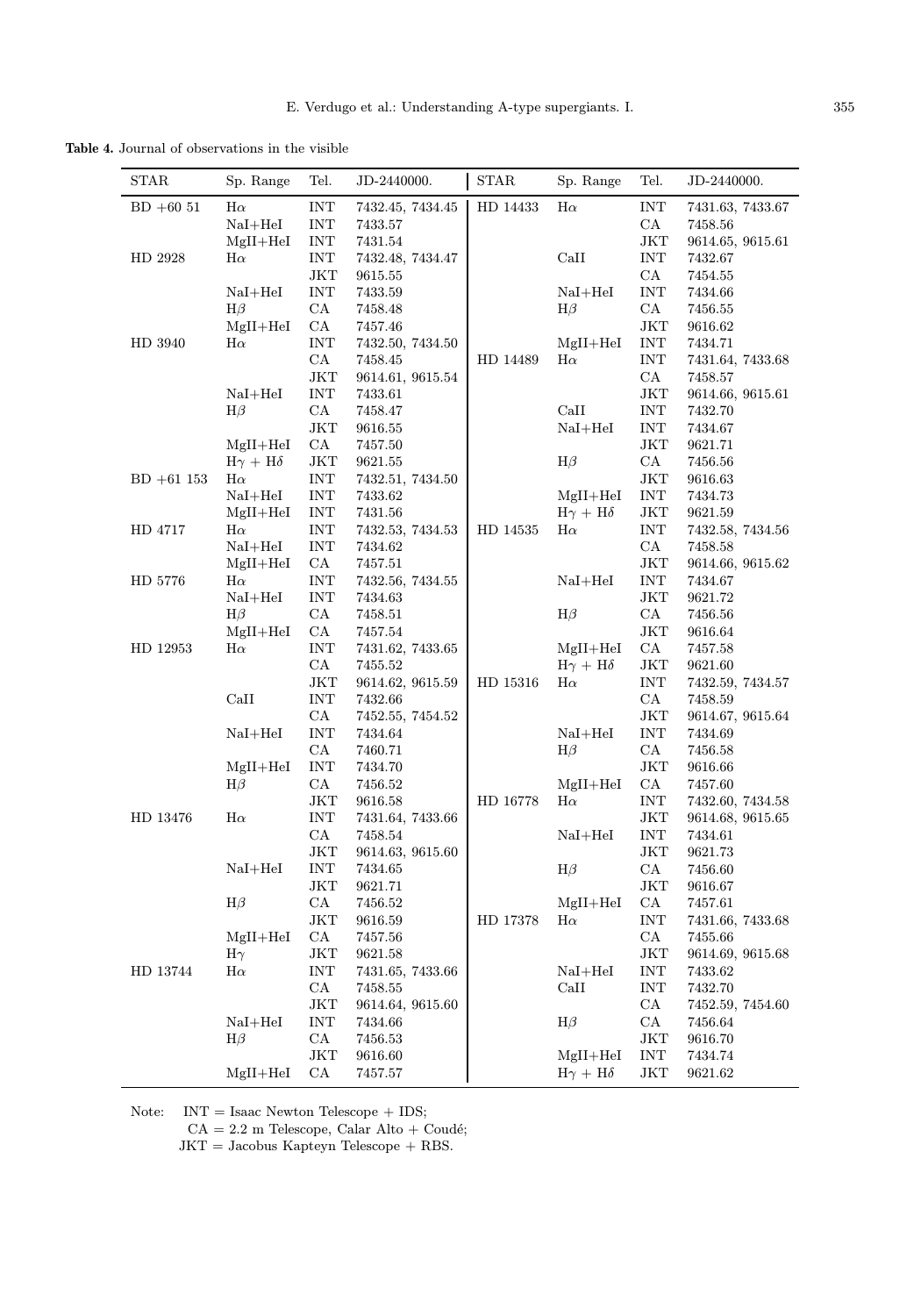Table 4. continued

| $\ensuremath{\text{INT}}$<br>$\ensuremath{\text{INT}}$<br>HD 20041<br>$\rm H\alpha$<br>HD 210221<br>$H\alpha$<br>7432.63, 7434.59<br>7432.37, 7434.38<br>CA<br>CA<br>7455.65<br>7458.34<br>$_{\rm JKT}$<br>$\rm JKT$<br>9614.69, 9615.68<br>9614.45<br>$\ensuremath{\text{INT}}$<br>$\ensuremath{\text{INT}}$<br>$NaI + HeI$<br>$NaI + HeI$<br>7433.76, 7434.60<br>7433.52<br>$_{\rm JKT}$<br>CA<br>CaII<br>9621.73<br>7452.39<br>CA<br>CaII<br>CA<br>$H\beta$<br>7457.68<br>7456.36<br>$H\beta$<br>CA<br>$\rm JKT$<br>7456.65<br>9616.47<br><b>JKT</b><br>9616.70<br>HD 211971<br>$H\alpha$<br>INT<br>7432.38, 7434.38<br>CA<br>7457.66<br>$NaI + HeI$<br>INT<br>7433.53<br>$MgII+HeI$<br>$_{\rm JKT}$<br>$\rm JKT$<br>$H\gamma + H\delta$<br>9621.64<br>9621.40<br>CaII<br>CA<br>HD 21389<br>$\ensuremath{\text{INT}}$<br>$H\alpha$<br>7431.67, 7433.70<br>7455.39<br>CA<br>CA<br>$H\beta$<br>7455.64<br>7456.37<br>$_{\rm JKT}$<br>$\rm JKT$<br>9614.70, 9615.69<br>9616.48<br>$\ensuremath{\text{INT}}$<br>$\ensuremath{\text{INT}}$<br>$NaI + HeI$<br>$MgII+HeI$<br>7433.73<br>7433.37<br>$_{\rm JKT}$<br>$_{\rm JKT}$<br>9621.74<br>$H\gamma + H\delta$<br>9618.51<br>$_{\rm{CaII}}$<br>$\ensuremath{\text{INT}}$<br>$\ensuremath{\text{INT}}$<br>HD 212593<br>$H\alpha$<br>7432.72<br>7432.38<br>CA<br>CA<br>7452.64<br>7458.35<br>$H\beta$<br>CA<br>$_{\rm JKT}$<br>7456.66<br>9614.48<br>$_{\rm JKT}$<br>$\ensuremath{\text{INT}}$<br>$NaI + HeI$<br>9616.72<br>7433.53<br>$\ensuremath{\text{INT}}$<br>CA<br>CaII<br>$MgII+HeI$<br>7432.77<br>7454.38<br>$\ensuremath{\text{INT}}$<br>$H\beta$<br>CA<br>HD 46300<br>$H\alpha$<br>7431.68, 7433.71<br>7456.38<br>CA<br>$\rm JKT$<br>7455.69<br>9616.49<br>$\ensuremath{\text{INT}}$<br>$\ensuremath{\text{INT}}$<br>$NaI + HeI$<br>7433.72<br>$MgII+HeI$<br>7433.38<br>CaII<br>$\ensuremath{\text{INT}}$<br>$\mathrm{H}\alpha$<br>$\ensuremath{\text{INT}}$<br>HD 213470<br>7432.73<br>7432.39, 7434.40<br>CA<br>CA<br>7458.36<br>7452.72<br>$H\beta$<br>CA<br>JKT<br>7456.66<br>9614.50, 9615.48<br>$NaI + HeI$<br>$\ensuremath{\text{INT}}$<br>$MgII+HeI$<br>$\ensuremath{\text{INT}}$<br>7432.76<br>7433.54<br>$\rm JKT$<br>$\rm JKT$<br>$H\gamma + H\delta$<br>9617.74<br>9621.40<br>CaII<br>CA<br>HD 187982<br>$_{\rm JKT}$<br>$H\alpha$<br>9614.44, 9614.51<br>7457.32<br>$_{\rm JKT}$<br>$H\beta$<br>CA<br>$NaI + HeI$<br>9621.36<br>7456.39<br>$_{\rm JKT}$<br>$H\beta$<br>JKT<br>9616.41<br>9616.50<br>$\ensuremath{\text{INT}}$<br>$\ensuremath{\text{INT}}$<br>HD 197345<br>$H\alpha$<br>7432.33, 7434.35<br>$MgII+HeI$<br>7433.39<br>$_{\rm JKT}$<br>$H\gamma + H\delta$<br>$_{\rm JKT}$<br>9614.36<br>9621.45<br>$\ensuremath{\text{INT}}$<br>$\ensuremath{\text{INT}}$<br>$NaI + HeI$<br>7433.50<br>$BD +602542$<br>$H\alpha$<br>7432.40, 7434.41<br>JKT<br>9621.37<br>$_{\rm JKT}$<br>9614.57<br>CaII<br>$\ensuremath{\text{INT}}$<br>$\ensuremath{\text{INT}}$<br>$NaI + HeI$<br>7433.46<br>7433.54<br>CA<br>CA<br>CaII<br>7452.35, 7455.36<br>7457.34<br>CA<br>CA<br>$H\beta$<br>$H\beta$<br>7456.30<br>7456.40<br>JKT<br>CA<br>9616.39<br>$MgII+HeI$<br>7457.37<br>$MgII+HeI$<br>$\mathrm{H}\alpha$<br><b>INT</b><br>7433.34<br>HD 223385<br><b>INT</b><br>7432.44<br>$\ensuremath{\text{INT}}$<br>CA<br>HD 207260<br>$H\alpha$<br>7458.38<br>7432.33, 7434.35<br>CA<br>$\ensuremath{\text{INT}}$<br>$NaI + HeI$<br>7458.33<br>7433.56<br>CA<br>JKT<br>9614.36, 9615.42<br>7456.48<br>$NaI + HeI$<br>$\ensuremath{\text{INT}}$<br>7433.50<br>JKT<br>9621.42<br>$\rm JKT$<br>CaII<br>9621.38<br>$\ensuremath{\text{INT}}$<br>7433.45<br>CaII<br>CA<br>$\ensuremath{\text{INT}}$<br>7433.44<br>7454.40<br>$H\beta$<br>CA<br>CA<br>7452.36<br>7456.42<br>$H\beta$<br>CA<br>$MgII+HeI$<br>CA<br>7456.34<br>7457.39<br>JKT<br>$H\gamma + H\delta$<br>JKT<br>9616.42<br>9621.51<br>$\ensuremath{\text{INT}}$<br>$MgII+HeI$<br>7433.35<br>$\rm JKT$<br>$H\gamma + H\delta$<br>9618.47<br>$\rm JKT$<br>HD 207673<br>$H\alpha$<br>9614.43, 9614.52<br>$NaI + HeI$<br>$_{\rm JKT}$<br>9621.39<br>$_{\rm JKT}$<br>$H\beta$<br>9616.43<br>$H\gamma + H\delta$<br>$_{\rm JKT}$<br>9618.47 | $\operatorname{STAR}$ | Sp. Range | Tel. | JD-2440000. | STAR | Sp. Range | Tel. | JD-2440000. |
|---------------------------------------------------------------------------------------------------------------------------------------------------------------------------------------------------------------------------------------------------------------------------------------------------------------------------------------------------------------------------------------------------------------------------------------------------------------------------------------------------------------------------------------------------------------------------------------------------------------------------------------------------------------------------------------------------------------------------------------------------------------------------------------------------------------------------------------------------------------------------------------------------------------------------------------------------------------------------------------------------------------------------------------------------------------------------------------------------------------------------------------------------------------------------------------------------------------------------------------------------------------------------------------------------------------------------------------------------------------------------------------------------------------------------------------------------------------------------------------------------------------------------------------------------------------------------------------------------------------------------------------------------------------------------------------------------------------------------------------------------------------------------------------------------------------------------------------------------------------------------------------------------------------------------------------------------------------------------------------------------------------------------------------------------------------------------------------------------------------------------------------------------------------------------------------------------------------------------------------------------------------------------------------------------------------------------------------------------------------------------------------------------------------------------------------------------------------------------------------------------------------------------------------------------------------------------------------------------------------------------------------------------------------------------------------------------------------------------------------------------------------------------------------------------------------------------------------------------------------------------------------------------------------------------------------------------------------------------------------------------------------------------------------------------------------------------------------------------------------------------------------------------------------------------------------------------------------------------------------------------------------------------------------------------------------------------------------------------------------------------------------------------------------------------------------------------------------------------------------------------------------------------------------------------------------------------------------------------------------------------------------------------------------------------------------------------------------------------------------------------------------------------------------------------------------------------------------------------------------------------------------------------------------------------------------------------------------------------------------------------------------------------------------------------------------------------------------------------------------------------------------------------------|-----------------------|-----------|------|-------------|------|-----------|------|-------------|
|                                                                                                                                                                                                                                                                                                                                                                                                                                                                                                                                                                                                                                                                                                                                                                                                                                                                                                                                                                                                                                                                                                                                                                                                                                                                                                                                                                                                                                                                                                                                                                                                                                                                                                                                                                                                                                                                                                                                                                                                                                                                                                                                                                                                                                                                                                                                                                                                                                                                                                                                                                                                                                                                                                                                                                                                                                                                                                                                                                                                                                                                                                                                                                                                                                                                                                                                                                                                                                                                                                                                                                                                                                                                                                                                                                                                                                                                                                                                                                                                                                                                                                                                                         |                       |           |      |             |      |           |      |             |
|                                                                                                                                                                                                                                                                                                                                                                                                                                                                                                                                                                                                                                                                                                                                                                                                                                                                                                                                                                                                                                                                                                                                                                                                                                                                                                                                                                                                                                                                                                                                                                                                                                                                                                                                                                                                                                                                                                                                                                                                                                                                                                                                                                                                                                                                                                                                                                                                                                                                                                                                                                                                                                                                                                                                                                                                                                                                                                                                                                                                                                                                                                                                                                                                                                                                                                                                                                                                                                                                                                                                                                                                                                                                                                                                                                                                                                                                                                                                                                                                                                                                                                                                                         |                       |           |      |             |      |           |      |             |
|                                                                                                                                                                                                                                                                                                                                                                                                                                                                                                                                                                                                                                                                                                                                                                                                                                                                                                                                                                                                                                                                                                                                                                                                                                                                                                                                                                                                                                                                                                                                                                                                                                                                                                                                                                                                                                                                                                                                                                                                                                                                                                                                                                                                                                                                                                                                                                                                                                                                                                                                                                                                                                                                                                                                                                                                                                                                                                                                                                                                                                                                                                                                                                                                                                                                                                                                                                                                                                                                                                                                                                                                                                                                                                                                                                                                                                                                                                                                                                                                                                                                                                                                                         |                       |           |      |             |      |           |      |             |
|                                                                                                                                                                                                                                                                                                                                                                                                                                                                                                                                                                                                                                                                                                                                                                                                                                                                                                                                                                                                                                                                                                                                                                                                                                                                                                                                                                                                                                                                                                                                                                                                                                                                                                                                                                                                                                                                                                                                                                                                                                                                                                                                                                                                                                                                                                                                                                                                                                                                                                                                                                                                                                                                                                                                                                                                                                                                                                                                                                                                                                                                                                                                                                                                                                                                                                                                                                                                                                                                                                                                                                                                                                                                                                                                                                                                                                                                                                                                                                                                                                                                                                                                                         |                       |           |      |             |      |           |      |             |
|                                                                                                                                                                                                                                                                                                                                                                                                                                                                                                                                                                                                                                                                                                                                                                                                                                                                                                                                                                                                                                                                                                                                                                                                                                                                                                                                                                                                                                                                                                                                                                                                                                                                                                                                                                                                                                                                                                                                                                                                                                                                                                                                                                                                                                                                                                                                                                                                                                                                                                                                                                                                                                                                                                                                                                                                                                                                                                                                                                                                                                                                                                                                                                                                                                                                                                                                                                                                                                                                                                                                                                                                                                                                                                                                                                                                                                                                                                                                                                                                                                                                                                                                                         |                       |           |      |             |      |           |      |             |
|                                                                                                                                                                                                                                                                                                                                                                                                                                                                                                                                                                                                                                                                                                                                                                                                                                                                                                                                                                                                                                                                                                                                                                                                                                                                                                                                                                                                                                                                                                                                                                                                                                                                                                                                                                                                                                                                                                                                                                                                                                                                                                                                                                                                                                                                                                                                                                                                                                                                                                                                                                                                                                                                                                                                                                                                                                                                                                                                                                                                                                                                                                                                                                                                                                                                                                                                                                                                                                                                                                                                                                                                                                                                                                                                                                                                                                                                                                                                                                                                                                                                                                                                                         |                       |           |      |             |      |           |      |             |
|                                                                                                                                                                                                                                                                                                                                                                                                                                                                                                                                                                                                                                                                                                                                                                                                                                                                                                                                                                                                                                                                                                                                                                                                                                                                                                                                                                                                                                                                                                                                                                                                                                                                                                                                                                                                                                                                                                                                                                                                                                                                                                                                                                                                                                                                                                                                                                                                                                                                                                                                                                                                                                                                                                                                                                                                                                                                                                                                                                                                                                                                                                                                                                                                                                                                                                                                                                                                                                                                                                                                                                                                                                                                                                                                                                                                                                                                                                                                                                                                                                                                                                                                                         |                       |           |      |             |      |           |      |             |
|                                                                                                                                                                                                                                                                                                                                                                                                                                                                                                                                                                                                                                                                                                                                                                                                                                                                                                                                                                                                                                                                                                                                                                                                                                                                                                                                                                                                                                                                                                                                                                                                                                                                                                                                                                                                                                                                                                                                                                                                                                                                                                                                                                                                                                                                                                                                                                                                                                                                                                                                                                                                                                                                                                                                                                                                                                                                                                                                                                                                                                                                                                                                                                                                                                                                                                                                                                                                                                                                                                                                                                                                                                                                                                                                                                                                                                                                                                                                                                                                                                                                                                                                                         |                       |           |      |             |      |           |      |             |
|                                                                                                                                                                                                                                                                                                                                                                                                                                                                                                                                                                                                                                                                                                                                                                                                                                                                                                                                                                                                                                                                                                                                                                                                                                                                                                                                                                                                                                                                                                                                                                                                                                                                                                                                                                                                                                                                                                                                                                                                                                                                                                                                                                                                                                                                                                                                                                                                                                                                                                                                                                                                                                                                                                                                                                                                                                                                                                                                                                                                                                                                                                                                                                                                                                                                                                                                                                                                                                                                                                                                                                                                                                                                                                                                                                                                                                                                                                                                                                                                                                                                                                                                                         |                       |           |      |             |      |           |      |             |
|                                                                                                                                                                                                                                                                                                                                                                                                                                                                                                                                                                                                                                                                                                                                                                                                                                                                                                                                                                                                                                                                                                                                                                                                                                                                                                                                                                                                                                                                                                                                                                                                                                                                                                                                                                                                                                                                                                                                                                                                                                                                                                                                                                                                                                                                                                                                                                                                                                                                                                                                                                                                                                                                                                                                                                                                                                                                                                                                                                                                                                                                                                                                                                                                                                                                                                                                                                                                                                                                                                                                                                                                                                                                                                                                                                                                                                                                                                                                                                                                                                                                                                                                                         |                       |           |      |             |      |           |      |             |
|                                                                                                                                                                                                                                                                                                                                                                                                                                                                                                                                                                                                                                                                                                                                                                                                                                                                                                                                                                                                                                                                                                                                                                                                                                                                                                                                                                                                                                                                                                                                                                                                                                                                                                                                                                                                                                                                                                                                                                                                                                                                                                                                                                                                                                                                                                                                                                                                                                                                                                                                                                                                                                                                                                                                                                                                                                                                                                                                                                                                                                                                                                                                                                                                                                                                                                                                                                                                                                                                                                                                                                                                                                                                                                                                                                                                                                                                                                                                                                                                                                                                                                                                                         |                       |           |      |             |      |           |      |             |
|                                                                                                                                                                                                                                                                                                                                                                                                                                                                                                                                                                                                                                                                                                                                                                                                                                                                                                                                                                                                                                                                                                                                                                                                                                                                                                                                                                                                                                                                                                                                                                                                                                                                                                                                                                                                                                                                                                                                                                                                                                                                                                                                                                                                                                                                                                                                                                                                                                                                                                                                                                                                                                                                                                                                                                                                                                                                                                                                                                                                                                                                                                                                                                                                                                                                                                                                                                                                                                                                                                                                                                                                                                                                                                                                                                                                                                                                                                                                                                                                                                                                                                                                                         |                       |           |      |             |      |           |      |             |
|                                                                                                                                                                                                                                                                                                                                                                                                                                                                                                                                                                                                                                                                                                                                                                                                                                                                                                                                                                                                                                                                                                                                                                                                                                                                                                                                                                                                                                                                                                                                                                                                                                                                                                                                                                                                                                                                                                                                                                                                                                                                                                                                                                                                                                                                                                                                                                                                                                                                                                                                                                                                                                                                                                                                                                                                                                                                                                                                                                                                                                                                                                                                                                                                                                                                                                                                                                                                                                                                                                                                                                                                                                                                                                                                                                                                                                                                                                                                                                                                                                                                                                                                                         |                       |           |      |             |      |           |      |             |
|                                                                                                                                                                                                                                                                                                                                                                                                                                                                                                                                                                                                                                                                                                                                                                                                                                                                                                                                                                                                                                                                                                                                                                                                                                                                                                                                                                                                                                                                                                                                                                                                                                                                                                                                                                                                                                                                                                                                                                                                                                                                                                                                                                                                                                                                                                                                                                                                                                                                                                                                                                                                                                                                                                                                                                                                                                                                                                                                                                                                                                                                                                                                                                                                                                                                                                                                                                                                                                                                                                                                                                                                                                                                                                                                                                                                                                                                                                                                                                                                                                                                                                                                                         |                       |           |      |             |      |           |      |             |
|                                                                                                                                                                                                                                                                                                                                                                                                                                                                                                                                                                                                                                                                                                                                                                                                                                                                                                                                                                                                                                                                                                                                                                                                                                                                                                                                                                                                                                                                                                                                                                                                                                                                                                                                                                                                                                                                                                                                                                                                                                                                                                                                                                                                                                                                                                                                                                                                                                                                                                                                                                                                                                                                                                                                                                                                                                                                                                                                                                                                                                                                                                                                                                                                                                                                                                                                                                                                                                                                                                                                                                                                                                                                                                                                                                                                                                                                                                                                                                                                                                                                                                                                                         |                       |           |      |             |      |           |      |             |
|                                                                                                                                                                                                                                                                                                                                                                                                                                                                                                                                                                                                                                                                                                                                                                                                                                                                                                                                                                                                                                                                                                                                                                                                                                                                                                                                                                                                                                                                                                                                                                                                                                                                                                                                                                                                                                                                                                                                                                                                                                                                                                                                                                                                                                                                                                                                                                                                                                                                                                                                                                                                                                                                                                                                                                                                                                                                                                                                                                                                                                                                                                                                                                                                                                                                                                                                                                                                                                                                                                                                                                                                                                                                                                                                                                                                                                                                                                                                                                                                                                                                                                                                                         |                       |           |      |             |      |           |      |             |
|                                                                                                                                                                                                                                                                                                                                                                                                                                                                                                                                                                                                                                                                                                                                                                                                                                                                                                                                                                                                                                                                                                                                                                                                                                                                                                                                                                                                                                                                                                                                                                                                                                                                                                                                                                                                                                                                                                                                                                                                                                                                                                                                                                                                                                                                                                                                                                                                                                                                                                                                                                                                                                                                                                                                                                                                                                                                                                                                                                                                                                                                                                                                                                                                                                                                                                                                                                                                                                                                                                                                                                                                                                                                                                                                                                                                                                                                                                                                                                                                                                                                                                                                                         |                       |           |      |             |      |           |      |             |
|                                                                                                                                                                                                                                                                                                                                                                                                                                                                                                                                                                                                                                                                                                                                                                                                                                                                                                                                                                                                                                                                                                                                                                                                                                                                                                                                                                                                                                                                                                                                                                                                                                                                                                                                                                                                                                                                                                                                                                                                                                                                                                                                                                                                                                                                                                                                                                                                                                                                                                                                                                                                                                                                                                                                                                                                                                                                                                                                                                                                                                                                                                                                                                                                                                                                                                                                                                                                                                                                                                                                                                                                                                                                                                                                                                                                                                                                                                                                                                                                                                                                                                                                                         |                       |           |      |             |      |           |      |             |
|                                                                                                                                                                                                                                                                                                                                                                                                                                                                                                                                                                                                                                                                                                                                                                                                                                                                                                                                                                                                                                                                                                                                                                                                                                                                                                                                                                                                                                                                                                                                                                                                                                                                                                                                                                                                                                                                                                                                                                                                                                                                                                                                                                                                                                                                                                                                                                                                                                                                                                                                                                                                                                                                                                                                                                                                                                                                                                                                                                                                                                                                                                                                                                                                                                                                                                                                                                                                                                                                                                                                                                                                                                                                                                                                                                                                                                                                                                                                                                                                                                                                                                                                                         |                       |           |      |             |      |           |      |             |
|                                                                                                                                                                                                                                                                                                                                                                                                                                                                                                                                                                                                                                                                                                                                                                                                                                                                                                                                                                                                                                                                                                                                                                                                                                                                                                                                                                                                                                                                                                                                                                                                                                                                                                                                                                                                                                                                                                                                                                                                                                                                                                                                                                                                                                                                                                                                                                                                                                                                                                                                                                                                                                                                                                                                                                                                                                                                                                                                                                                                                                                                                                                                                                                                                                                                                                                                                                                                                                                                                                                                                                                                                                                                                                                                                                                                                                                                                                                                                                                                                                                                                                                                                         |                       |           |      |             |      |           |      |             |
|                                                                                                                                                                                                                                                                                                                                                                                                                                                                                                                                                                                                                                                                                                                                                                                                                                                                                                                                                                                                                                                                                                                                                                                                                                                                                                                                                                                                                                                                                                                                                                                                                                                                                                                                                                                                                                                                                                                                                                                                                                                                                                                                                                                                                                                                                                                                                                                                                                                                                                                                                                                                                                                                                                                                                                                                                                                                                                                                                                                                                                                                                                                                                                                                                                                                                                                                                                                                                                                                                                                                                                                                                                                                                                                                                                                                                                                                                                                                                                                                                                                                                                                                                         |                       |           |      |             |      |           |      |             |
|                                                                                                                                                                                                                                                                                                                                                                                                                                                                                                                                                                                                                                                                                                                                                                                                                                                                                                                                                                                                                                                                                                                                                                                                                                                                                                                                                                                                                                                                                                                                                                                                                                                                                                                                                                                                                                                                                                                                                                                                                                                                                                                                                                                                                                                                                                                                                                                                                                                                                                                                                                                                                                                                                                                                                                                                                                                                                                                                                                                                                                                                                                                                                                                                                                                                                                                                                                                                                                                                                                                                                                                                                                                                                                                                                                                                                                                                                                                                                                                                                                                                                                                                                         |                       |           |      |             |      |           |      |             |
|                                                                                                                                                                                                                                                                                                                                                                                                                                                                                                                                                                                                                                                                                                                                                                                                                                                                                                                                                                                                                                                                                                                                                                                                                                                                                                                                                                                                                                                                                                                                                                                                                                                                                                                                                                                                                                                                                                                                                                                                                                                                                                                                                                                                                                                                                                                                                                                                                                                                                                                                                                                                                                                                                                                                                                                                                                                                                                                                                                                                                                                                                                                                                                                                                                                                                                                                                                                                                                                                                                                                                                                                                                                                                                                                                                                                                                                                                                                                                                                                                                                                                                                                                         |                       |           |      |             |      |           |      |             |
|                                                                                                                                                                                                                                                                                                                                                                                                                                                                                                                                                                                                                                                                                                                                                                                                                                                                                                                                                                                                                                                                                                                                                                                                                                                                                                                                                                                                                                                                                                                                                                                                                                                                                                                                                                                                                                                                                                                                                                                                                                                                                                                                                                                                                                                                                                                                                                                                                                                                                                                                                                                                                                                                                                                                                                                                                                                                                                                                                                                                                                                                                                                                                                                                                                                                                                                                                                                                                                                                                                                                                                                                                                                                                                                                                                                                                                                                                                                                                                                                                                                                                                                                                         |                       |           |      |             |      |           |      |             |
|                                                                                                                                                                                                                                                                                                                                                                                                                                                                                                                                                                                                                                                                                                                                                                                                                                                                                                                                                                                                                                                                                                                                                                                                                                                                                                                                                                                                                                                                                                                                                                                                                                                                                                                                                                                                                                                                                                                                                                                                                                                                                                                                                                                                                                                                                                                                                                                                                                                                                                                                                                                                                                                                                                                                                                                                                                                                                                                                                                                                                                                                                                                                                                                                                                                                                                                                                                                                                                                                                                                                                                                                                                                                                                                                                                                                                                                                                                                                                                                                                                                                                                                                                         |                       |           |      |             |      |           |      |             |
|                                                                                                                                                                                                                                                                                                                                                                                                                                                                                                                                                                                                                                                                                                                                                                                                                                                                                                                                                                                                                                                                                                                                                                                                                                                                                                                                                                                                                                                                                                                                                                                                                                                                                                                                                                                                                                                                                                                                                                                                                                                                                                                                                                                                                                                                                                                                                                                                                                                                                                                                                                                                                                                                                                                                                                                                                                                                                                                                                                                                                                                                                                                                                                                                                                                                                                                                                                                                                                                                                                                                                                                                                                                                                                                                                                                                                                                                                                                                                                                                                                                                                                                                                         |                       |           |      |             |      |           |      |             |
|                                                                                                                                                                                                                                                                                                                                                                                                                                                                                                                                                                                                                                                                                                                                                                                                                                                                                                                                                                                                                                                                                                                                                                                                                                                                                                                                                                                                                                                                                                                                                                                                                                                                                                                                                                                                                                                                                                                                                                                                                                                                                                                                                                                                                                                                                                                                                                                                                                                                                                                                                                                                                                                                                                                                                                                                                                                                                                                                                                                                                                                                                                                                                                                                                                                                                                                                                                                                                                                                                                                                                                                                                                                                                                                                                                                                                                                                                                                                                                                                                                                                                                                                                         |                       |           |      |             |      |           |      |             |
|                                                                                                                                                                                                                                                                                                                                                                                                                                                                                                                                                                                                                                                                                                                                                                                                                                                                                                                                                                                                                                                                                                                                                                                                                                                                                                                                                                                                                                                                                                                                                                                                                                                                                                                                                                                                                                                                                                                                                                                                                                                                                                                                                                                                                                                                                                                                                                                                                                                                                                                                                                                                                                                                                                                                                                                                                                                                                                                                                                                                                                                                                                                                                                                                                                                                                                                                                                                                                                                                                                                                                                                                                                                                                                                                                                                                                                                                                                                                                                                                                                                                                                                                                         |                       |           |      |             |      |           |      |             |
|                                                                                                                                                                                                                                                                                                                                                                                                                                                                                                                                                                                                                                                                                                                                                                                                                                                                                                                                                                                                                                                                                                                                                                                                                                                                                                                                                                                                                                                                                                                                                                                                                                                                                                                                                                                                                                                                                                                                                                                                                                                                                                                                                                                                                                                                                                                                                                                                                                                                                                                                                                                                                                                                                                                                                                                                                                                                                                                                                                                                                                                                                                                                                                                                                                                                                                                                                                                                                                                                                                                                                                                                                                                                                                                                                                                                                                                                                                                                                                                                                                                                                                                                                         |                       |           |      |             |      |           |      |             |
|                                                                                                                                                                                                                                                                                                                                                                                                                                                                                                                                                                                                                                                                                                                                                                                                                                                                                                                                                                                                                                                                                                                                                                                                                                                                                                                                                                                                                                                                                                                                                                                                                                                                                                                                                                                                                                                                                                                                                                                                                                                                                                                                                                                                                                                                                                                                                                                                                                                                                                                                                                                                                                                                                                                                                                                                                                                                                                                                                                                                                                                                                                                                                                                                                                                                                                                                                                                                                                                                                                                                                                                                                                                                                                                                                                                                                                                                                                                                                                                                                                                                                                                                                         |                       |           |      |             |      |           |      |             |
|                                                                                                                                                                                                                                                                                                                                                                                                                                                                                                                                                                                                                                                                                                                                                                                                                                                                                                                                                                                                                                                                                                                                                                                                                                                                                                                                                                                                                                                                                                                                                                                                                                                                                                                                                                                                                                                                                                                                                                                                                                                                                                                                                                                                                                                                                                                                                                                                                                                                                                                                                                                                                                                                                                                                                                                                                                                                                                                                                                                                                                                                                                                                                                                                                                                                                                                                                                                                                                                                                                                                                                                                                                                                                                                                                                                                                                                                                                                                                                                                                                                                                                                                                         |                       |           |      |             |      |           |      |             |
|                                                                                                                                                                                                                                                                                                                                                                                                                                                                                                                                                                                                                                                                                                                                                                                                                                                                                                                                                                                                                                                                                                                                                                                                                                                                                                                                                                                                                                                                                                                                                                                                                                                                                                                                                                                                                                                                                                                                                                                                                                                                                                                                                                                                                                                                                                                                                                                                                                                                                                                                                                                                                                                                                                                                                                                                                                                                                                                                                                                                                                                                                                                                                                                                                                                                                                                                                                                                                                                                                                                                                                                                                                                                                                                                                                                                                                                                                                                                                                                                                                                                                                                                                         |                       |           |      |             |      |           |      |             |
|                                                                                                                                                                                                                                                                                                                                                                                                                                                                                                                                                                                                                                                                                                                                                                                                                                                                                                                                                                                                                                                                                                                                                                                                                                                                                                                                                                                                                                                                                                                                                                                                                                                                                                                                                                                                                                                                                                                                                                                                                                                                                                                                                                                                                                                                                                                                                                                                                                                                                                                                                                                                                                                                                                                                                                                                                                                                                                                                                                                                                                                                                                                                                                                                                                                                                                                                                                                                                                                                                                                                                                                                                                                                                                                                                                                                                                                                                                                                                                                                                                                                                                                                                         |                       |           |      |             |      |           |      |             |
|                                                                                                                                                                                                                                                                                                                                                                                                                                                                                                                                                                                                                                                                                                                                                                                                                                                                                                                                                                                                                                                                                                                                                                                                                                                                                                                                                                                                                                                                                                                                                                                                                                                                                                                                                                                                                                                                                                                                                                                                                                                                                                                                                                                                                                                                                                                                                                                                                                                                                                                                                                                                                                                                                                                                                                                                                                                                                                                                                                                                                                                                                                                                                                                                                                                                                                                                                                                                                                                                                                                                                                                                                                                                                                                                                                                                                                                                                                                                                                                                                                                                                                                                                         |                       |           |      |             |      |           |      |             |
|                                                                                                                                                                                                                                                                                                                                                                                                                                                                                                                                                                                                                                                                                                                                                                                                                                                                                                                                                                                                                                                                                                                                                                                                                                                                                                                                                                                                                                                                                                                                                                                                                                                                                                                                                                                                                                                                                                                                                                                                                                                                                                                                                                                                                                                                                                                                                                                                                                                                                                                                                                                                                                                                                                                                                                                                                                                                                                                                                                                                                                                                                                                                                                                                                                                                                                                                                                                                                                                                                                                                                                                                                                                                                                                                                                                                                                                                                                                                                                                                                                                                                                                                                         |                       |           |      |             |      |           |      |             |
|                                                                                                                                                                                                                                                                                                                                                                                                                                                                                                                                                                                                                                                                                                                                                                                                                                                                                                                                                                                                                                                                                                                                                                                                                                                                                                                                                                                                                                                                                                                                                                                                                                                                                                                                                                                                                                                                                                                                                                                                                                                                                                                                                                                                                                                                                                                                                                                                                                                                                                                                                                                                                                                                                                                                                                                                                                                                                                                                                                                                                                                                                                                                                                                                                                                                                                                                                                                                                                                                                                                                                                                                                                                                                                                                                                                                                                                                                                                                                                                                                                                                                                                                                         |                       |           |      |             |      |           |      |             |
|                                                                                                                                                                                                                                                                                                                                                                                                                                                                                                                                                                                                                                                                                                                                                                                                                                                                                                                                                                                                                                                                                                                                                                                                                                                                                                                                                                                                                                                                                                                                                                                                                                                                                                                                                                                                                                                                                                                                                                                                                                                                                                                                                                                                                                                                                                                                                                                                                                                                                                                                                                                                                                                                                                                                                                                                                                                                                                                                                                                                                                                                                                                                                                                                                                                                                                                                                                                                                                                                                                                                                                                                                                                                                                                                                                                                                                                                                                                                                                                                                                                                                                                                                         |                       |           |      |             |      |           |      |             |
|                                                                                                                                                                                                                                                                                                                                                                                                                                                                                                                                                                                                                                                                                                                                                                                                                                                                                                                                                                                                                                                                                                                                                                                                                                                                                                                                                                                                                                                                                                                                                                                                                                                                                                                                                                                                                                                                                                                                                                                                                                                                                                                                                                                                                                                                                                                                                                                                                                                                                                                                                                                                                                                                                                                                                                                                                                                                                                                                                                                                                                                                                                                                                                                                                                                                                                                                                                                                                                                                                                                                                                                                                                                                                                                                                                                                                                                                                                                                                                                                                                                                                                                                                         |                       |           |      |             |      |           |      |             |
|                                                                                                                                                                                                                                                                                                                                                                                                                                                                                                                                                                                                                                                                                                                                                                                                                                                                                                                                                                                                                                                                                                                                                                                                                                                                                                                                                                                                                                                                                                                                                                                                                                                                                                                                                                                                                                                                                                                                                                                                                                                                                                                                                                                                                                                                                                                                                                                                                                                                                                                                                                                                                                                                                                                                                                                                                                                                                                                                                                                                                                                                                                                                                                                                                                                                                                                                                                                                                                                                                                                                                                                                                                                                                                                                                                                                                                                                                                                                                                                                                                                                                                                                                         |                       |           |      |             |      |           |      |             |
|                                                                                                                                                                                                                                                                                                                                                                                                                                                                                                                                                                                                                                                                                                                                                                                                                                                                                                                                                                                                                                                                                                                                                                                                                                                                                                                                                                                                                                                                                                                                                                                                                                                                                                                                                                                                                                                                                                                                                                                                                                                                                                                                                                                                                                                                                                                                                                                                                                                                                                                                                                                                                                                                                                                                                                                                                                                                                                                                                                                                                                                                                                                                                                                                                                                                                                                                                                                                                                                                                                                                                                                                                                                                                                                                                                                                                                                                                                                                                                                                                                                                                                                                                         |                       |           |      |             |      |           |      |             |
|                                                                                                                                                                                                                                                                                                                                                                                                                                                                                                                                                                                                                                                                                                                                                                                                                                                                                                                                                                                                                                                                                                                                                                                                                                                                                                                                                                                                                                                                                                                                                                                                                                                                                                                                                                                                                                                                                                                                                                                                                                                                                                                                                                                                                                                                                                                                                                                                                                                                                                                                                                                                                                                                                                                                                                                                                                                                                                                                                                                                                                                                                                                                                                                                                                                                                                                                                                                                                                                                                                                                                                                                                                                                                                                                                                                                                                                                                                                                                                                                                                                                                                                                                         |                       |           |      |             |      |           |      |             |
|                                                                                                                                                                                                                                                                                                                                                                                                                                                                                                                                                                                                                                                                                                                                                                                                                                                                                                                                                                                                                                                                                                                                                                                                                                                                                                                                                                                                                                                                                                                                                                                                                                                                                                                                                                                                                                                                                                                                                                                                                                                                                                                                                                                                                                                                                                                                                                                                                                                                                                                                                                                                                                                                                                                                                                                                                                                                                                                                                                                                                                                                                                                                                                                                                                                                                                                                                                                                                                                                                                                                                                                                                                                                                                                                                                                                                                                                                                                                                                                                                                                                                                                                                         |                       |           |      |             |      |           |      |             |
|                                                                                                                                                                                                                                                                                                                                                                                                                                                                                                                                                                                                                                                                                                                                                                                                                                                                                                                                                                                                                                                                                                                                                                                                                                                                                                                                                                                                                                                                                                                                                                                                                                                                                                                                                                                                                                                                                                                                                                                                                                                                                                                                                                                                                                                                                                                                                                                                                                                                                                                                                                                                                                                                                                                                                                                                                                                                                                                                                                                                                                                                                                                                                                                                                                                                                                                                                                                                                                                                                                                                                                                                                                                                                                                                                                                                                                                                                                                                                                                                                                                                                                                                                         |                       |           |      |             |      |           |      |             |
|                                                                                                                                                                                                                                                                                                                                                                                                                                                                                                                                                                                                                                                                                                                                                                                                                                                                                                                                                                                                                                                                                                                                                                                                                                                                                                                                                                                                                                                                                                                                                                                                                                                                                                                                                                                                                                                                                                                                                                                                                                                                                                                                                                                                                                                                                                                                                                                                                                                                                                                                                                                                                                                                                                                                                                                                                                                                                                                                                                                                                                                                                                                                                                                                                                                                                                                                                                                                                                                                                                                                                                                                                                                                                                                                                                                                                                                                                                                                                                                                                                                                                                                                                         |                       |           |      |             |      |           |      |             |
|                                                                                                                                                                                                                                                                                                                                                                                                                                                                                                                                                                                                                                                                                                                                                                                                                                                                                                                                                                                                                                                                                                                                                                                                                                                                                                                                                                                                                                                                                                                                                                                                                                                                                                                                                                                                                                                                                                                                                                                                                                                                                                                                                                                                                                                                                                                                                                                                                                                                                                                                                                                                                                                                                                                                                                                                                                                                                                                                                                                                                                                                                                                                                                                                                                                                                                                                                                                                                                                                                                                                                                                                                                                                                                                                                                                                                                                                                                                                                                                                                                                                                                                                                         |                       |           |      |             |      |           |      |             |
|                                                                                                                                                                                                                                                                                                                                                                                                                                                                                                                                                                                                                                                                                                                                                                                                                                                                                                                                                                                                                                                                                                                                                                                                                                                                                                                                                                                                                                                                                                                                                                                                                                                                                                                                                                                                                                                                                                                                                                                                                                                                                                                                                                                                                                                                                                                                                                                                                                                                                                                                                                                                                                                                                                                                                                                                                                                                                                                                                                                                                                                                                                                                                                                                                                                                                                                                                                                                                                                                                                                                                                                                                                                                                                                                                                                                                                                                                                                                                                                                                                                                                                                                                         |                       |           |      |             |      |           |      |             |
|                                                                                                                                                                                                                                                                                                                                                                                                                                                                                                                                                                                                                                                                                                                                                                                                                                                                                                                                                                                                                                                                                                                                                                                                                                                                                                                                                                                                                                                                                                                                                                                                                                                                                                                                                                                                                                                                                                                                                                                                                                                                                                                                                                                                                                                                                                                                                                                                                                                                                                                                                                                                                                                                                                                                                                                                                                                                                                                                                                                                                                                                                                                                                                                                                                                                                                                                                                                                                                                                                                                                                                                                                                                                                                                                                                                                                                                                                                                                                                                                                                                                                                                                                         |                       |           |      |             |      |           |      |             |
|                                                                                                                                                                                                                                                                                                                                                                                                                                                                                                                                                                                                                                                                                                                                                                                                                                                                                                                                                                                                                                                                                                                                                                                                                                                                                                                                                                                                                                                                                                                                                                                                                                                                                                                                                                                                                                                                                                                                                                                                                                                                                                                                                                                                                                                                                                                                                                                                                                                                                                                                                                                                                                                                                                                                                                                                                                                                                                                                                                                                                                                                                                                                                                                                                                                                                                                                                                                                                                                                                                                                                                                                                                                                                                                                                                                                                                                                                                                                                                                                                                                                                                                                                         |                       |           |      |             |      |           |      |             |
|                                                                                                                                                                                                                                                                                                                                                                                                                                                                                                                                                                                                                                                                                                                                                                                                                                                                                                                                                                                                                                                                                                                                                                                                                                                                                                                                                                                                                                                                                                                                                                                                                                                                                                                                                                                                                                                                                                                                                                                                                                                                                                                                                                                                                                                                                                                                                                                                                                                                                                                                                                                                                                                                                                                                                                                                                                                                                                                                                                                                                                                                                                                                                                                                                                                                                                                                                                                                                                                                                                                                                                                                                                                                                                                                                                                                                                                                                                                                                                                                                                                                                                                                                         |                       |           |      |             |      |           |      |             |
|                                                                                                                                                                                                                                                                                                                                                                                                                                                                                                                                                                                                                                                                                                                                                                                                                                                                                                                                                                                                                                                                                                                                                                                                                                                                                                                                                                                                                                                                                                                                                                                                                                                                                                                                                                                                                                                                                                                                                                                                                                                                                                                                                                                                                                                                                                                                                                                                                                                                                                                                                                                                                                                                                                                                                                                                                                                                                                                                                                                                                                                                                                                                                                                                                                                                                                                                                                                                                                                                                                                                                                                                                                                                                                                                                                                                                                                                                                                                                                                                                                                                                                                                                         |                       |           |      |             |      |           |      |             |
|                                                                                                                                                                                                                                                                                                                                                                                                                                                                                                                                                                                                                                                                                                                                                                                                                                                                                                                                                                                                                                                                                                                                                                                                                                                                                                                                                                                                                                                                                                                                                                                                                                                                                                                                                                                                                                                                                                                                                                                                                                                                                                                                                                                                                                                                                                                                                                                                                                                                                                                                                                                                                                                                                                                                                                                                                                                                                                                                                                                                                                                                                                                                                                                                                                                                                                                                                                                                                                                                                                                                                                                                                                                                                                                                                                                                                                                                                                                                                                                                                                                                                                                                                         |                       |           |      |             |      |           |      |             |
|                                                                                                                                                                                                                                                                                                                                                                                                                                                                                                                                                                                                                                                                                                                                                                                                                                                                                                                                                                                                                                                                                                                                                                                                                                                                                                                                                                                                                                                                                                                                                                                                                                                                                                                                                                                                                                                                                                                                                                                                                                                                                                                                                                                                                                                                                                                                                                                                                                                                                                                                                                                                                                                                                                                                                                                                                                                                                                                                                                                                                                                                                                                                                                                                                                                                                                                                                                                                                                                                                                                                                                                                                                                                                                                                                                                                                                                                                                                                                                                                                                                                                                                                                         |                       |           |      |             |      |           |      |             |
|                                                                                                                                                                                                                                                                                                                                                                                                                                                                                                                                                                                                                                                                                                                                                                                                                                                                                                                                                                                                                                                                                                                                                                                                                                                                                                                                                                                                                                                                                                                                                                                                                                                                                                                                                                                                                                                                                                                                                                                                                                                                                                                                                                                                                                                                                                                                                                                                                                                                                                                                                                                                                                                                                                                                                                                                                                                                                                                                                                                                                                                                                                                                                                                                                                                                                                                                                                                                                                                                                                                                                                                                                                                                                                                                                                                                                                                                                                                                                                                                                                                                                                                                                         |                       |           |      |             |      |           |      |             |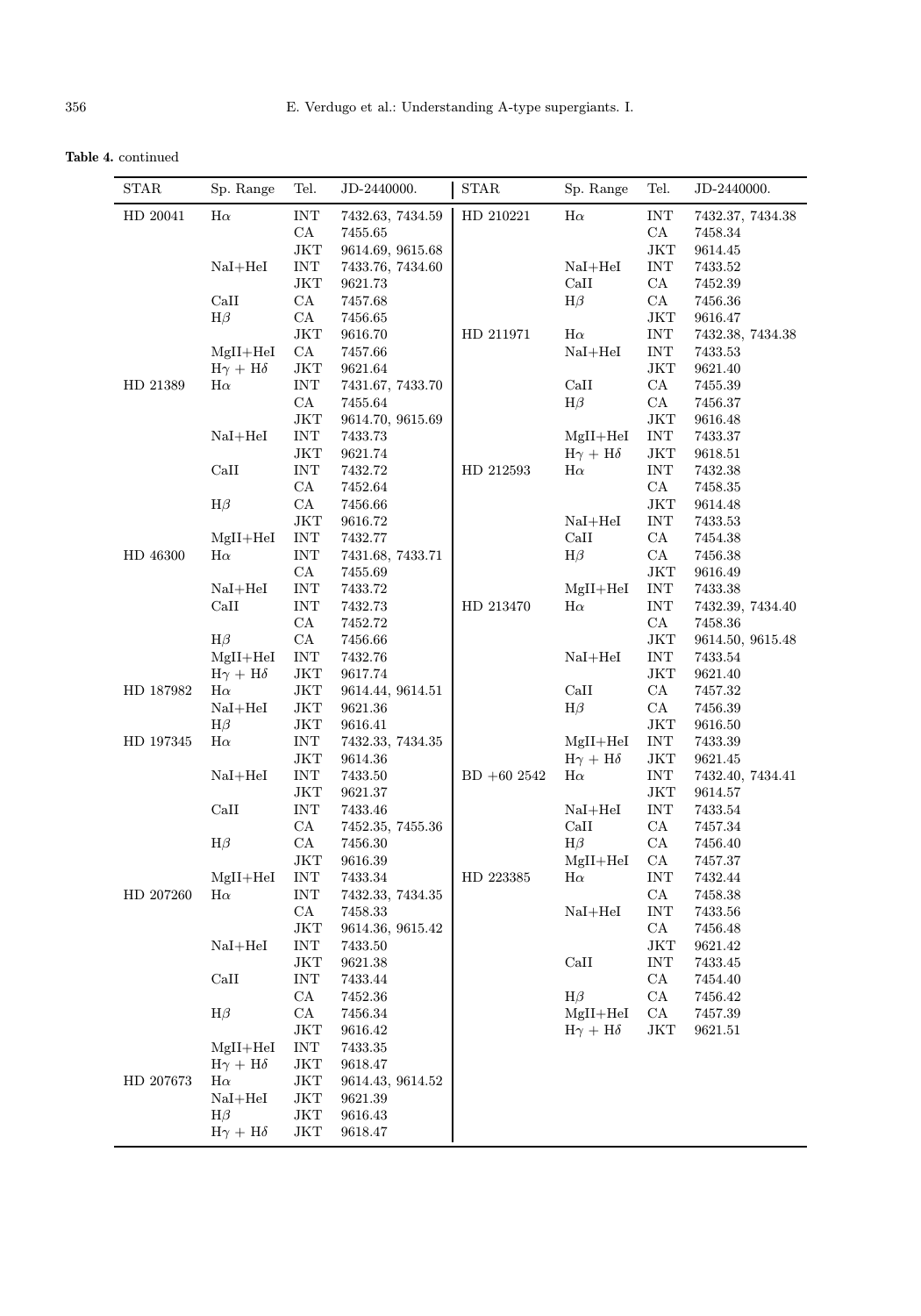Table 4. continued

| <b>STAR</b> | Sp. Range                                                  | Tel.                                                      | JD-2440000.                                                                        | <b>STAR</b> | Sp. Range                                                                         | Tel.                                                                                               | JD-2440000.                                                                                                                             |
|-------------|------------------------------------------------------------|-----------------------------------------------------------|------------------------------------------------------------------------------------|-------------|-----------------------------------------------------------------------------------|----------------------------------------------------------------------------------------------------|-----------------------------------------------------------------------------------------------------------------------------------------|
| HD 209900   | $H\alpha$<br>$NaI + HeI$<br>CaII<br>$H\beta$<br>$MgII+HeI$ | INT<br>JKT<br><b>INT</b><br>CA<br>CA<br>JKT<br><b>INT</b> | 7432.34, 7434.35<br>9614.41<br>7433.51<br>7457.29<br>7458.29<br>9616.44<br>7433.40 | HD 223960   | $H\alpha$<br>$NaI + HeI$<br>CaII<br>$H\beta$<br>$MgII+HeI$<br>$H\gamma + H\delta$ | <b>INT</b><br>CA<br>JKT<br><b>INT</b><br>JKT<br><b>INT</b><br>CA<br>CA<br>JKT<br><b>INT</b><br>JKT | 7432.44, 7434.44<br>7458.44<br>9614.65, 9615.53<br>7433.57<br>9621.42<br>7433.46<br>7454.43<br>7448.31<br>9616.54<br>7431.52<br>9621.47 |

Spectrograph (Baudrand  $\&$  Böhm 1992) coupled to the 2 m Bernard Lyot Telescope (TBL) by means of a double optical fiber of  $50 \mu m$  core diameter (due to the mechanical separation of the spectrograph from the telescope, excellent stability is guaranteed during the night). The MUSICOS spectrograph works in cross-dispersion mode allowing the observation of whole visible range (from 380 nm to 880 nm) in two exposures with a resolving power around 38 000. Six stars of our sample were observed with this instrument.

The last campaign was carried out in September 1994 with the Jacobus Kapteyn Telescope of the Roque de los Muchachos Observatory in La Palma. We used the Richardson Brealey Spectrograph (RBS) with a TEK CCD which has  $24 \mu m$  pixels arranged in a  $1024 \times 1024$ array. In this campaign we paid special attention to the  $H\gamma$  and  $H\delta$  lines which were observed simultaneously with a resolving power around 3700.

The spectra of the two southern stars (HD 59612 and HD 102878) were kindly provided to us by Andreas Kaufer. These spectra were taken in La Silla with the Heidelberg Extended Range Optical Spectrograph (HEROS) at the ESO 50 cm telescope. HEROS is a portable fibre-linked two-channel echelle spectrograph which covers from 345 nm to 560 nm and from 580 nm to 865 nm in one exposure. The resolving power is around 20 000 over the complete wavelength range and, as with MUSICOS, stability is guaranteed by the separation from the telescope.

## 3.1.2. Reduction

The spectra obtained at La Palma and Calar Alto have been processed using standard astronomical data reduction packages (IHAP (Middelburg 1981), MIDAS<sup>1</sup> and  $IRAF<sup>2</sup>$ . In all cases the spectra have been extracted from the CCD frame after dark noise correction and flatfielding. At this stage, each spectrum was rebinned into a wavelength scale by using a polynomial fit to the positions provided by the comparison lamps (ThAr, ThNe or CuNe). A calibration spectrum was obtained immediately after the stellar spectrum, without any change in the spectrograph configuration. The long-term accuracy achieved for the wavelength calibration is of the order of 1 km s<sup> $-1$ </sup>.

In the final step the resulting wavelength-calibrated spectrum was rebinned to heliocentric velocities and the continuum was normalized to unity by fitting a low-order polynomial and dividing the spectrum by this function.

The MUSICOS spectra were semi-automatically reduced with the dedicated software MUSBIC. A complete description of this procedure can be found in Baudrand & Böhm (1992). Briefly, as the acquisition, the reduction is divided into two spectral domains: the red (550−890 nm) and the blue  $(390 - 550 \text{ nm})$ . Both domains are precisely defined with regard to the order positions. The first step carried out by the program is to determine the exact position of the orders. The procedure is performed on the stellar, flatfield and calibration spectra. Then the program extracts each order of these spectra. The half-widths of the nearly Gaussian order profiles (perpendicular to the dispersion) vary between 2.5 and 3.5 pxl for the blue and for the red domain respectively. Therefore the extraction width is usually 7 pxl for the blue domain and 9 pxl for the red, to contain most of the signal. The program integrates the extracted signal above the baseline defined by the mean value of the signal at the adjacent interorder positions. Two data tables contain wavelengths and pixel positions of all significant emission lines for each order of a thorium reference spectrum. Starting from guessed positions read in the tables, the program finds the exact positions and automatically deduces for each order the

<sup>1</sup> Munich Image Data Analysis System, European Southern Observatory.

<sup>2</sup> Image Reduction and Analysis Facility, National Optical Astronomy Observatories.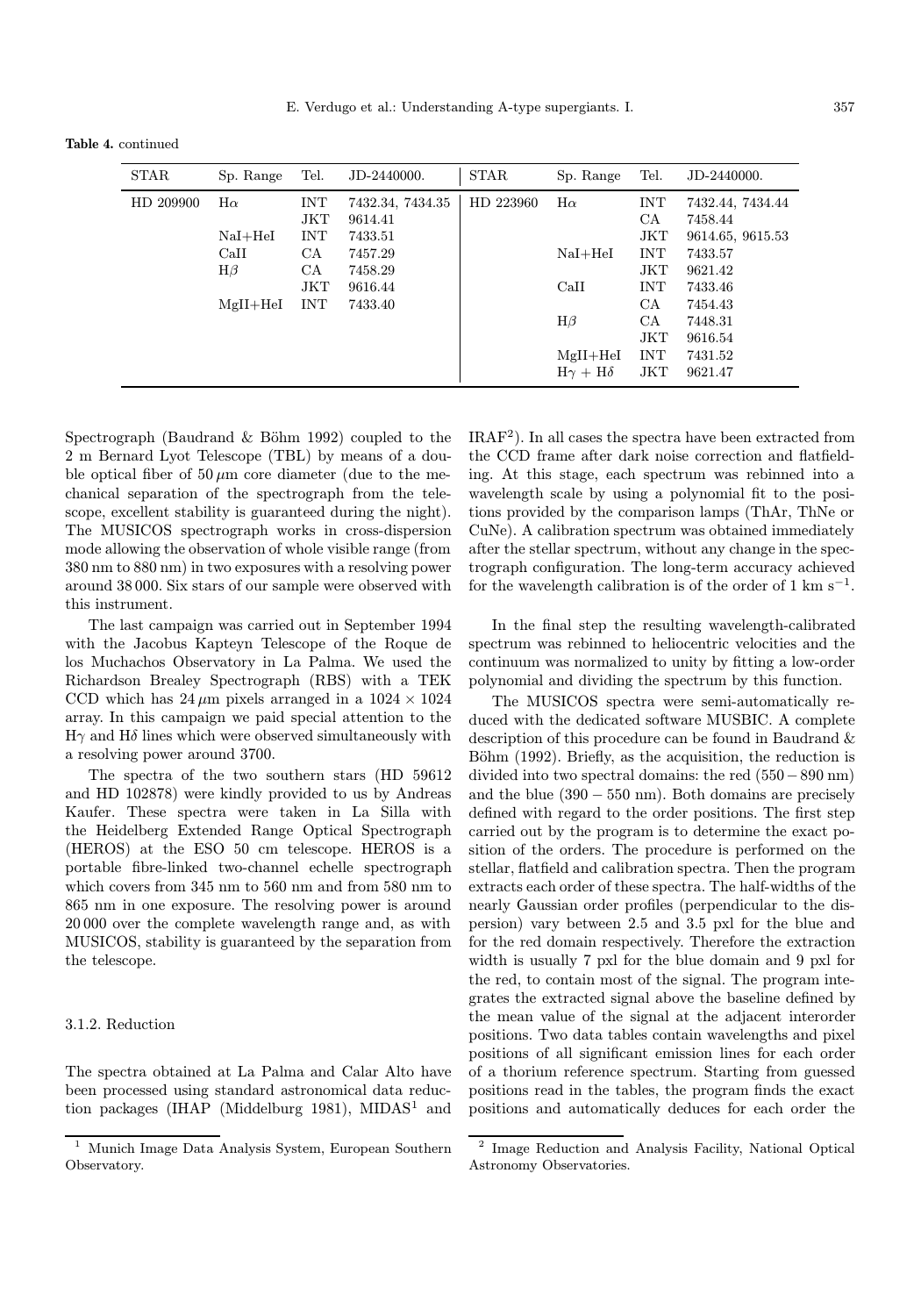Table 5. IUE observations

| Star      | JD-2400000. | LWP       | Exp. T $(m)$ |
|-----------|-------------|-----------|--------------|
| HD 2928   | 50031.973   | 31681     | 300          |
| HD 3940   | 50009.176   | 31605     | 105          |
| HD 5776   | 50013.217   | 31615     | 200          |
| HD 12953  | 46698.362   | 9167      | 037          |
|           | 46705.213   | 9224      | 037          |
|           | 46714.169   | 9290      | 037          |
|           | 46722.172   | 9350      | 037          |
|           | 46729.196   | 9407      | 037          |
| HD 13476  | 49664.225   | 29471     | 083          |
| HD 13744  | 50005.497   | 31590     | 150          |
| HD 14433  | 46698.273   | 9166      | 072          |
|           | 46705.272   | 9225      | 042          |
|           | 46714.224   | 9291      | 035          |
| HD 14535  | 49664.114   | 29470     | 120          |
| HD 15316  | 49664.031   | 29469     | 075          |
| HD 16778  | 50007.065   | 31602     | 170          |
| HD 17378  | 46698.421   | 9168      | 040          |
| HD 20041  | 49663.985   | 29468     | 020          |
| HD 21389  | 46698.231   | 9165      | 008          |
|           | 46705.331   | 9226      | 008          |
|           | 46714.278   | 9292      | 008          |
|           | 46722.133   | 9349      | 010          |
|           | 46729.148   | 9406      | 010          |
| HD 46300  | 46698.143   | 9163      | 005          |
|           | 46714.114   | 9289      | 004          |
|           | 46722.076   | 9348      | 004          |
|           | 46729.086   | 9405      | 004          |
| HD 59612  | 46698.185   | 9164      | 030          |
|           | 48596.899   | 21952     | 020          |
| HD 87737  | 48577.184   | $21753\,$ | 005          |
|           | 48583.044   | 21808     | 001          |
|           | 48588.976   | 21871     | 001          |
|           | 48589.272   | $21876\,$ | 001          |
|           | 48596.995   | 21954     | 001          |
|           | 48612.076   | 22044     | 001          |
| HD 100198 | 49480.707   | 28096     | 040          |
| HD 100826 | 49480.667   | 28095     | 023          |
| HD 102878 | 49480.762   | 28097     | 023          |
| HD 103516 | 49480.549   | 28093     | 030          |
| HD 104035 | 49480.513   | 28092     | 015          |
| HD 104111 | 49480.596   | 28094     | 060          |
| HD 161912 | 49481.474   | 28091     | 005          |
| HD 207673 | 50032.235   | 31682     | 050          |
| HD 210221 | 48612.188   | 22046     | 017          |
| HD 211971 | 48583.083   | 21809     | 045          |
| HD 212593 | 48589.235   | 21875     | 005          |
|           | 48597.035   | 21955     | 004          |
| HD 213470 | 49700.159   | 29702     | 057          |

Table 6. Interstellar components used for wavelength calibration

| <b>I</b> on | Mult.          | $\lambda$ (A) |
|-------------|----------------|---------------|
| Fe II       | 3              | 2343.495      |
| Fe II       | $\mathfrak{D}$ | 2366.864      |
|             |                | 2373.733      |
|             |                | 2382.034      |
| Fe II       | 1              | 2585.876      |
|             |                | 2599.395      |
| Mn II       | 1              | 2576.107      |
|             |                | 2593.731      |
|             |                | 2605.697      |
| Mg II       | 1              | 2795.523      |
|             | 1              | 2802.698      |
| Mg I        | 1              | 2852.120      |

coefficients of the 3rd order polynomial giving the wavelength calibration.

#### 3.2. UV data

## 3.2.1. Observations

The stars observed with the IUE satellite are all the A-supergiants in the 1986 IUE Archive, studied before by Talavera  $&$  Gómez de Castro (1987), as well as the new set observed by us in campaigns during 1986, 1991, 1994 and 1995. The new spectra were taken using the prime camera of the long-wavelength IUE spectrograph (LWP) in high-resolution mode. The spectral range observed with this configuration is from 1900  $\AA$  to 3200  $\AA$  with a resolution of  $\sim$  0.2 Å; the most prominent indicators of wind in A-supergiants, Mg II and Fe II lines, are observed in this range.

The IUE observations carried out by us are summarized in Table 5. For each star the date of observation, the image number and the exposure time are provided.

## 3.2.2. Reduction

All IUE data have been processed at VILSPA using the IUE Spectral Image Processing System (IUESIPS). IUESIPS produces data as free as possible from instrumental effects. These include geometric distortion correction, photometric nonlinearity correction, spectral order extraction and wavelength and flux calibration.

The standard IUE data reduction has an uncertainty in the zero of the wavelength scale which can amount up to 0.5 Å. To correct for this we have measured the observed wavelength of some selected interstellar lines listed in Table 6 and compared with their laboratory wavelength. This method cannot be used in some stars for which the lines selected are not clearly interstellar (lines wider than the IUE instrumental profile). In such a case we compared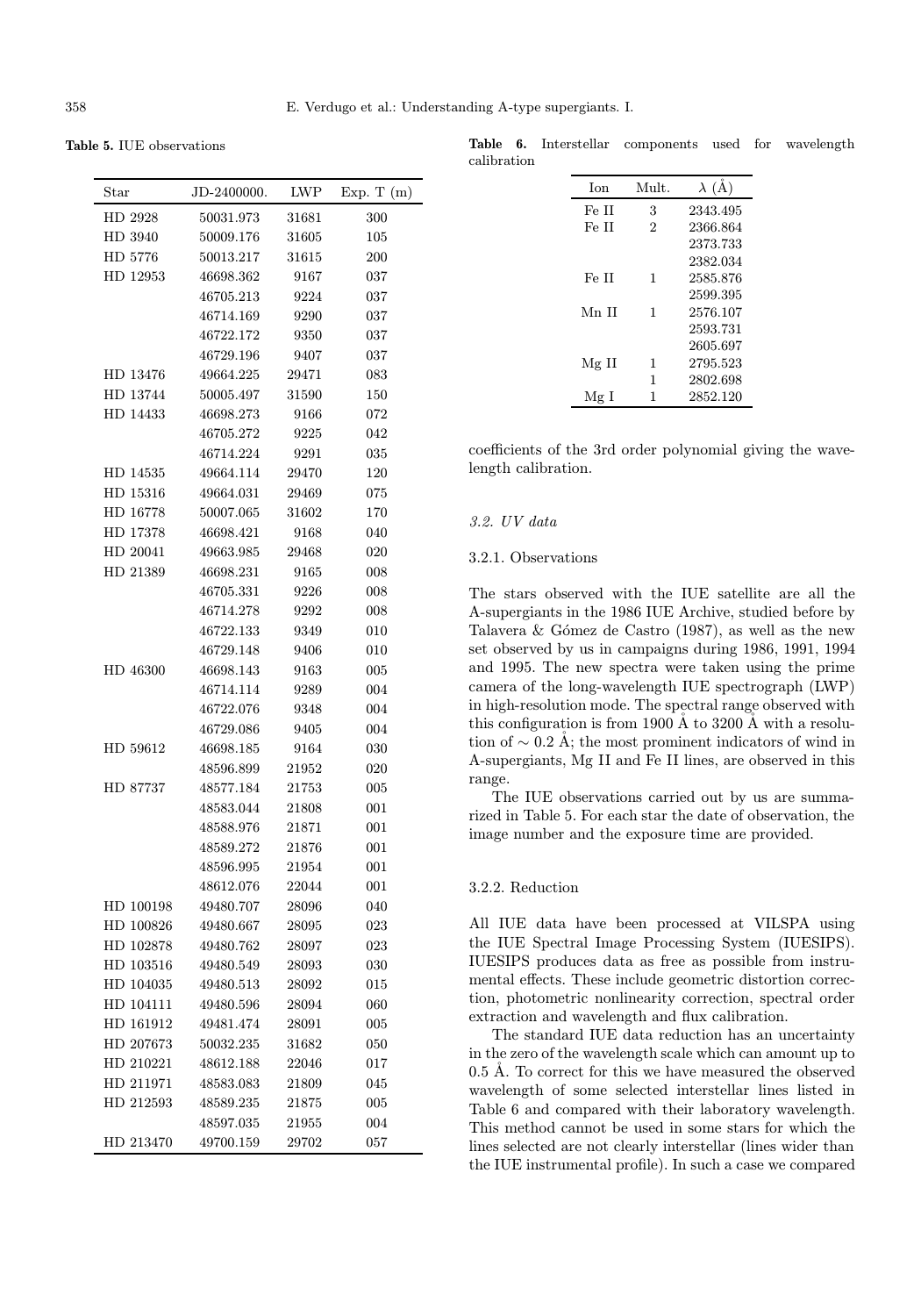Table 7. Visible lines selected for this atlas

| Ion       | $\lambda(A)$ | $\log gf$ | $E_i(\text{cm}^{-1})$ | $\overline{\jmath}_i$ | $\text{Config}_i$ | $E_{\rm f}(\rm cm^{-1})$ | $j_{\rm f}$ | $\rm{Config}_f$     |
|-----------|--------------|-----------|-----------------------|-----------------------|-------------------|--------------------------|-------------|---------------------|
| $H\alpha$ | 6562.80      | 0.7098    | 82259                 | (1/2, 3/2)            | $2p~^2P^0$        | 97492                    | (3/2,5/2)   | $3d\ ^2D$           |
| $H\beta$  | 4861.32      | $-0.0202$ | 82259                 | (1/2, 3/2)            | $2p~^2P^0$        | 102824                   | (3/2, 5/2)  | $4d^2D$             |
| $H\gamma$ | 4340.46      | $-0.4469$ | 82259                 | (1/2, 3/2)            | $2p~^2P^0$        | 105292                   | (3/2, 5/2)  | $5d$ <sup>2</sup> D |
| $H\delta$ | 4101.73      | $-0.7527$ | 82259                 | (1/2, 3/2)            | $2p~^2P^0$        | 106632                   | (3/2, 5/2)  | 6d <sup>2</sup> D   |
| He        | 3970.07      | $-0.9929$ | 82259                 | (1/2, 3/2)            | $2p~^2P^0$        | 107440                   | (3/2, 5/2)  | $7d~^2D$            |
| He I      | 5875.7       | 0.739     | 169087                | (2,1,0)               | $2p~^3P^0$        | 186102                   | (3,2,1)     | $3d~^3D$            |
|           | 4471.5       | 0.052     | 169087                | (2,1,0)               | $2p~^3P^0$        | 191445                   | (3,2,1)     | $4d~^3D$            |
| Na I      | 5895.92      | $-0.184$  | $\mathbf{0}$          | 1/2                   | $3s~^2S$          | 16956                    | 1/2         | $3p~^2P^0$          |
|           | 5889.95      | 0.117     | $\mathbf{0}$          | 1/2                   | $3s~^2S$          | 16968                    | 3/2         | $3p~^2P^0$          |
| Ca II     | 3968.47      | $-0.162$  | $\mathbf{0}$          | 1/2                   | $4s~^2S$          | 25192                    | 1/2         | $4p~^2P^0$          |
|           | 3933.66      | 0.140     | $\Omega$              | 1/2                   | $4s~^2S$          | 25414                    | 3/2         | $4p~^2P^0$          |
| $Mg$ II   | 4481.2       | 0.978     | 71491                 | (5/2, 3/2)            | $3d~^2D$          | 93800                    | (5/2, 7/2)  | $4f~^2F^0$          |

the observed spectrum with that of HD 46300 which shows several narrow lines, and henceforth can be used as a reliable template.

Finally, the lines have been normalized to a nearby continuum; we have selected the same continuum windows as Talavera & G´omez de Castro (1987).

#### 4. The spectral atlas

The lines studied in this work have been selected because:

1. Either they are good tracers of winds and mass outflow. For instance not all the UV lines obtained in the  $1900 - 3200$  Å range with IUE are represented. We have selected a sub-sample based on the previous work of Talavera & Gómez de Castro (1987).

2. Or they are useful spectroscopic indicators for the determination of stellar parameters: effective temperature, gravity and rotational velocity.

The selected lines are listed in Table 7 (visible) and Table 8 (ultraviolet) together with their basic atomic parameters. For the ultraviolet lines, the atomic data come from the semi-empirical calculations of Kurucz & Peytremann (1975).

The atlas, which is accesible from the CDS via ftp, is presented in a comprehensible way by means of two different kind of plots. The spectral atlas of stars with visible spectra only is presented with three stars per page. The line profiles of each star are represented in 7 different panels. These plots are designated collectively as Fig. 1. The spectral atlas of stars with both visible and IUE spectra or with IUE spectra only is presented with one star per page. All the line profiles corresponding to the same star are displayed in 12 different panels within the same page. These plots are designated collectively as Fig. 2. We provide the HD/BD number, the spectral type and the absolute visual magnitude for each star.

The profiles (normalized to the nearby continuum) are plotted versus wavelength (in  $\AA$ ). The visible lines are displayed in the first seven panels corresponding to: the lines

of H I Balmer series, He I and Mg II and the doublet lines of Ca II and Na I. The ultraviolet lines are shown in bottom panels: Mg II (uv1) and Fe II (uv1, uv2, uv3, uv62, uv63, uv161). The laboratory wavelengths of the lines are marked by a dashed vertical line. Empty panels indicate that there are no observations at this wavelength range for a given star.

The flux scale varies from source to source to better display the observed profiles. We have selected for each star the best quality spectra obtained (best S/N ratio and spectral resolution) of all these available from the different campaigns. The IUE spectra are often very noisy, especially at the shortest wavelength. Where that was the case we smoothed the spectrum with a boxcar of two, three or five points in order to show a decent profile.

We have observed most of the stars several times in various spectral ranges to study their variability. Variations have been detected in H $\alpha$ , Mg II (uv1) and Fe II (uv1, uv62, uv63). No evidence of variability has been detected in the other lines. We have represented in Fig. 3 a summary of this study. Figure 3 is presented in the form of a single plot for each star containing two or more spectra. The spectra are labeled with the date of observation and with the HD/BD number of the star. All the  $H\alpha$  profiles are displayed for each variable Asupergiant. We have also selected some few representative examples of variations in the UV range. As in Fig. 1 the laboratory wavelength of the lines is marked.

## 5. Results

Our findings can be summarized as follows:

H I.- The H $\alpha$  line is shown to be the most sensitive visible indicator of stellar winds in A-type supergiants. The profiles vary from pure symmetric absorption in the less luminous stars to variable emission profiles in some sources. As noted by Rosendhal (1973) the influence of luminosity upon the shape of  $H\alpha$  follows a clear trend: as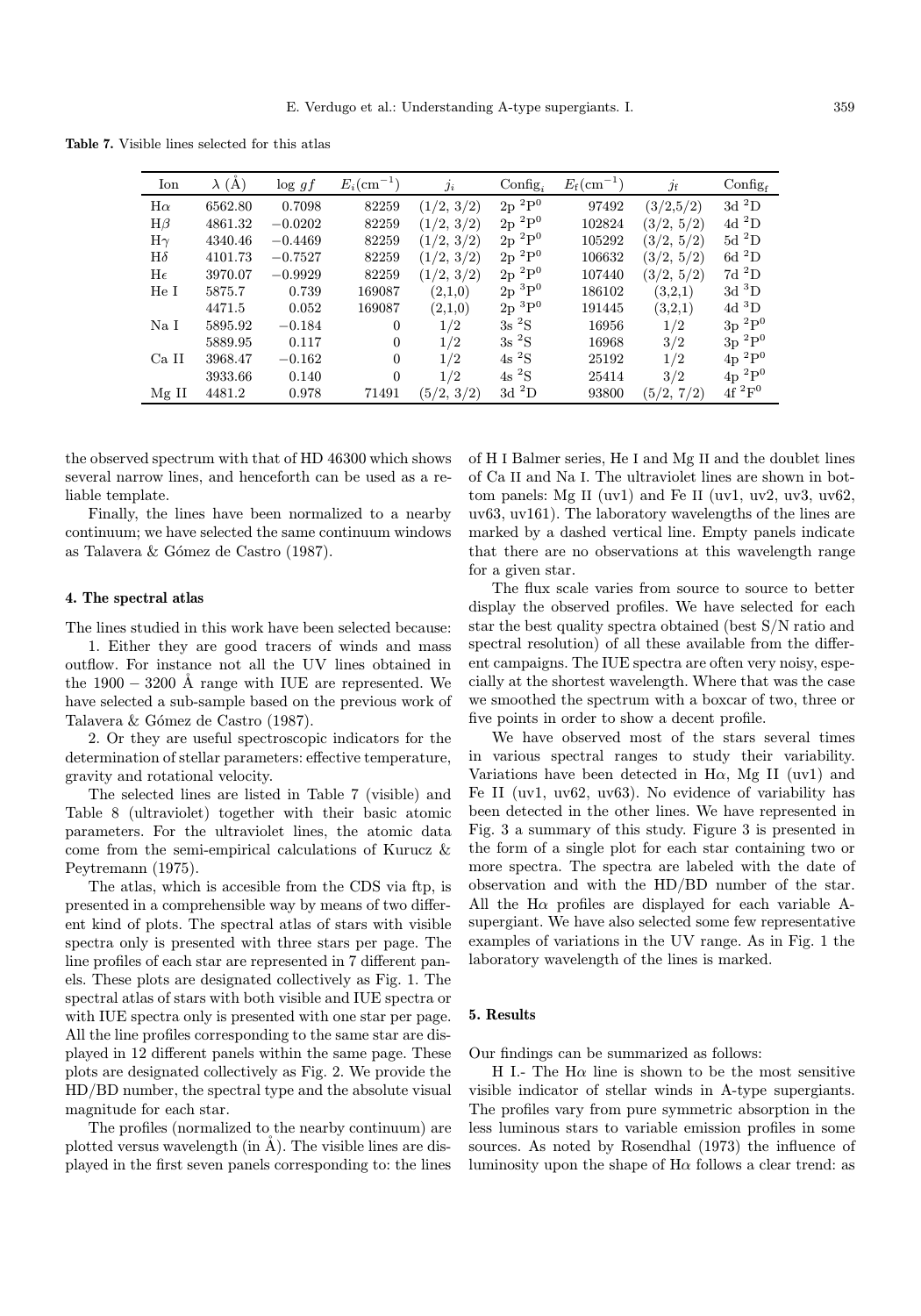Table 8. Ultraviolet lines selected for this atlas

| Ion           | $\lambda$ (Å)        | $\log gf$               | $E_i(\text{cm}^{-1})$ | $j_i$      | $\text{Config}_i$<br>$3\mathrm{s}~^2\mathrm{S}$ | $E_{\rm f}$ (cm <sup>-1</sup> ) | $j_{\rm f}$ | $Config_f$<br>$3p~^2P^0$        |
|---------------|----------------------|-------------------------|-----------------------|------------|-------------------------------------------------|---------------------------------|-------------|---------------------------------|
| $Mg$ II $(1)$ | 2802.70              | $-0.203$                | 0.000                 | 1/2        |                                                 | 35669.310                       | 1/2         | $3\mathrm{p}\ ^2\mathrm{P}^0$   |
|               | $2795.53\,$          | $\,0.098\,$             | 0.000                 | 1/2        | $3s~^2S$                                        | 35760.880                       | 3/2         | $\rm z~^4D^0$                   |
| Fe II $(63)$  | 2772.719             | $-1.533$                | 8391.938              | 5/2        | $a^4D$                                          | 44446.878                       | 7/2         | $\rm z~^4D^0$                   |
|               | 2768.940             | $-0.971$                | 8680.454              | 3/2        | $\mathrm{a}\ ^4\mathrm{D}$                      | 44784.761                       | 5/2         | $\rm z~^4D^0$                   |
|               | 2761.813             | $-0.898$                | 8846.768              | 1/2        | $a^4D$                                          | 45044.168                       | 3/2         |                                 |
|               | 2749.482             | $-0.581$                | 8846.768              | 1/2        | $a^4D$                                          | 45206.450                       | 1/2         | $\rm z~^4D^0$                   |
|               | 2749.182             | $-0.281$                | 8680.454              | 3/2        | $a^4D$                                          | 45044.168                       | 3/2         | $\rm z~^4D^0$                   |
|               | 2746.978             | $\,0.055\,$             | 8391.938              | 5/2        | $\mathrm{a}~^4\mathrm{D}$                       | 44784.761                       | 5/2         | $\rm z~^4D^0$                   |
|               | 2739.545             | 0.331                   | 7955.299              | 7/2        | a $^4\mathrm{D}$                                | 44446.878                       | 7/2         | $\rm z~^4D^0$                   |
|               | 2736.968             | $-0.545$                | 8680.454              | 3/2        | $\mathrm{a} \ ^4\mathrm{D}$                     | 45206.450                       | 1/2         | $\rm z~^4D^0$                   |
|               | 2727.538             | $-0.349$                | 8391.938              | 5/2        | $\mathrm{a} \ ^4\mathrm{D}$                     | 45044.168                       | 3/2         | $\rm z~^4D^0$                   |
|               | 2714.414             | $-0.398$                | 7955.299              | 7/2        | $a^4D$                                          | 44784.761                       | 5/2         | $z$ <sup>4</sup> D <sup>0</sup> |
| Fe II $(62)$  | 2755.733             | 0.425                   | 7955.299              | 7/2        | $a^4D$                                          | 44232.512                       | 9/2         | $\rm z~^4F^0$                   |
|               | 2749.324             | 0.323                   | 8391.938              | 5/2        | $\mathrm{a} \ ^4\mathrm{D}$                     | 44753.799                       | 7/2         | $\rm z~^4F^0$<br>$\rm z~^4F^0$  |
|               | 2746.487             | 0.163                   | 8680.454              | 3/2        | $a^4D$                                          | 45079.879                       | 5/2         | ${}^4F^0$                       |
|               | 2743.196             | $-0.050$                | 8846.768              | 1/2        | $\mathrm{a} \ ^4\mathrm{D}$                     | 45289.801                       | 3/2         | z<br>$\rm z~^4F^0$              |
|               | 2730.735             | $-0.712$                | 8680.454              | 3/2        | $\mathrm{a} \ ^4\mathrm{D}$                     | 45289.801                       | 3/2         | $\rm z~^4F^0$                   |
|               | 2724.879             | $-0.800$                | 8391.938              | 5/2        | $a^4D$                                          | 45079.879                       | 5/2         |                                 |
|               | 2716.683             | $-1.484$                | 7955.299              | 7/2        | $\mathrm{a}~^4\mathrm{D}$                       | 44753.799                       | 7/2         | $\rm z~^4F^0$<br>$\rm z~^4F^0$  |
|               | 2709.373             | $-2.858$                | 8391.938              | 5/2        | $a^4D$                                          | 45289.801                       | 3/2         | $\rm z~^4F^0$                   |
|               | 2692.826             | $-3.239$                | 7955.299              | 7/2        | a $^4\mathrm{D}$                                | 45079.879                       | 5/2         |                                 |
| Fe II $(1)$   | 2631.321             | $-0.274$                | 667.683               | 5/2        | $a\ ^6D$                                        | 38660.043                       | 7/2         | $z~^6D^0$                       |
|               | 2631.045             | $-0.271$                | 862.613               | 3/2        | $a\ ^6D$                                        | 38858.958                       | 5/2         | $z~^6D^0$<br>$\rm z~^6D^0$      |
|               | 2628.291             | $-0.425$                | 977.053               | 1/2        | $a\ ^6D$                                        | 39013.206                       | 3/2         | $z~^6D^0$                       |
|               | 2625.664             | $-0.435$                | 384.790               | 7/2        | $a\ ^6D$                                        | 38458.981                       | 9/2         | $z~^6D^0$                       |
|               | 2621.669             | $-0.930$                | 977.053               | 1/2        | a $^6\mathrm{D}$                                | 39109.307                       | 1/2         | $\rm z~^6D^0$                   |
|               | 2620.408             | $-1.801$                | 862.613               | 3/2        | $a\ ^6D$<br>$a\ ^6D$                            | 39013.206                       | 3/2         | $z~^6D^0$                       |
|               | 2617.618             | $-0.508$                | 667.683               | 5/2        | a $^6\mathrm{D}$                                | 38858.958                       | 5/2         | $z~^6D^0$                       |
|               | 2613.820             | $-0.322$                | 862.613               | 3/2<br>7/2 | $a\ ^6D$                                        | 39109.307                       | 1/2         | $\rm z~^6D^0$                   |
|               | 2611.873             | $\,0.032\,$<br>$-0.099$ | 384.790<br>667.683    | 5/2        | a $^6\mathrm{D}$                                | 38660.043<br>39013.206          | 7/2<br>3/2  | $\rm z~^6D^0$                   |
|               | 2607.086<br>2599.395 | 0.417                   | 0.000                 | 9/2        | $a\ ^6D$                                        | 38458.981                       | 9/2         | $z~^6D^0$                       |
|               | 2598.369             | $-0.029$                | 384.790               | 7/2        | $a\ ^6D$                                        | 38858.958                       | 5/2         | $z~^6D^0$                       |
|               | 2585.876             | $-0.116$                | 0.000                 | 9/2        | $a\ ^6D$                                        | 38660.043                       | 7/2         | $\rm{z}$ $\rm^{6}D^0$           |
| Fe II (161)   | 2498.897             | $\,0.365\,$             | 21581.638             | 9/2        | $\mathrm{a}~^4\mathrm{H}$                       | 61587.214                       | 11/2        | $\rm z$ $\rm ^4I^0$             |
| Fe II $(2)$   | 2413.308             | $-0.397$                | 977.053               | 1/2        | $a\ ^6D$                                        | 42401.302                       | 3/2         | $\rm z~^6F^0$                   |
|               | 2411.062             | $-0.327$                | 977.053               | 1/2        | $a\ ^6D$                                        | 42439.822                       | 1/2         | $\rm z~^6F^0$                   |
|               | 2410.521             | $-0.033$                | 862.613               | 3/2        | a $^6\mathrm{D}$                                | 42334.822                       | 5/2         | ${}^6F^0$<br>z                  |
|               | 2406.660             | $-0.175$                | 862.613               | 3/2        | $a\ ^6D$                                        | 42401.302                       | 3/2         | $\rm z~^6F^0$                   |
|               | 2404.882             | 0.201                   | 667.683               | 5/2        | $a\ ^6D$                                        | 42237.033                       | 7/2         | $\rm z~^6F^0$                   |
|               | 2404.430             | $-0.936$                | 862.613               | 3/2        | a $^6\mathrm{D}$                                | 42439.822                       | 1/2         | $\rm z~^6F^0$                   |
|               | 2399.242             | $-0.107$                | 667.683               | 5/2        | $a\ ^6D$                                        | 42334.822                       | 5/2         | $\rm z~^6F^0$                   |
|               | 2395.627             | 0.413                   | 384.790               | 7/2        | a $^6\mathrm{D}$                                | 42114.818                       | 9/2         | $\rm z~^6F^0$                   |
|               | 2395.416             | $-0.992$                | 667.683               | 5/2        | a $^6\mathrm{D}$                                | 42401.302                       | 3/2         | $\rm z~^6F^0$                   |
|               | 2388.629             | $-0.131$                | 384.790               | 7/2        | $a\ ^6D$                                        | 42237.033                       | 7/2         | $z~^6F^0$                       |
|               | 2383.060             | $-1.337$                | 384.790               | 7/2        | a $^6\mathrm{D}$                                | 42334.822                       | 5/2         | $z~^6F^0$                       |
|               | 2382.034             | 0.557                   | 0.000                 | 9/2        | $a\ ^6D$                                        | 41968.046                       | 11/2        | $\rm z~^6F^0$                   |
|               | 2373.733             | $-0.469$                | 0.000                 | 9/2        | $a\ ^6D$                                        | 42114.818                       | 9/2         | $\rm z~^6F^0$                   |
|               | 2366.864             | $-3.357$                | 0.000                 | 9/2        | $a\ ^6D$                                        | 42237.033                       | 7/2         | $z~^6F^0$                       |
| Fe II $(3)$   | 2380.757             | $-0.628$                | 667.683               | 5/2        | a $^6\mathrm{D}$                                | 42658.224                       | 7/2         | $\rm z~^6P^0$                   |
|               | 2364.825             | $-0.344$                | 384.790               | 7/2        | $a\ ^6D$                                        | 42658.224                       | 7/2         | ${}^6P^0$<br>z                  |
|               | 2359.111             | $-0.542$                | 862.613               | 3/2        | a $^6\mathrm{D}$                                | 43238.586                       | 5/2         | $z~^6P^0$                       |
|               | 2348.300             | $-0.248$                | 667.683               | 5/2        | $\mathrm{a}~^6\mathrm{D}$                       | 43238.586                       | 5/2         | $z~^6P^0$                       |
|               | 2344.278             | $-0.450$                | 977.053               | 1/2        | a $^6\mathrm{D}$                                | 43620.957                       | 3/2         | $z~^6P^0$                       |
|               | 2343.495             | 0.112                   | 0.000                 | 9/2        | a $^6\mathrm{D}$                                | 42658.224                       | 7/2         | $\rm z~^6P^0$                   |
|               | 2338.008             | $-0.385$                | 862.613               | 3/2        | a $^6\mathrm{D}$                                | 43620.957                       | 3/2         | ${}^{6}P^{0}$<br>z              |
|               | 2332.798             | $-0.191$                | 384.790               | 7/2        | a $^6\mathrm{D}$                                | 43238.586                       | 5/2         | $\rm z~^6P^0$                   |
|               | 2327.391             | $-0.631$                | 667.683               | 5/2        | a $^6\mathrm{D}$                                | 43620.957                       | 3/2         | $z~^6P^0$                       |
|               |                      |                         |                       |            |                                                 |                                 |             |                                 |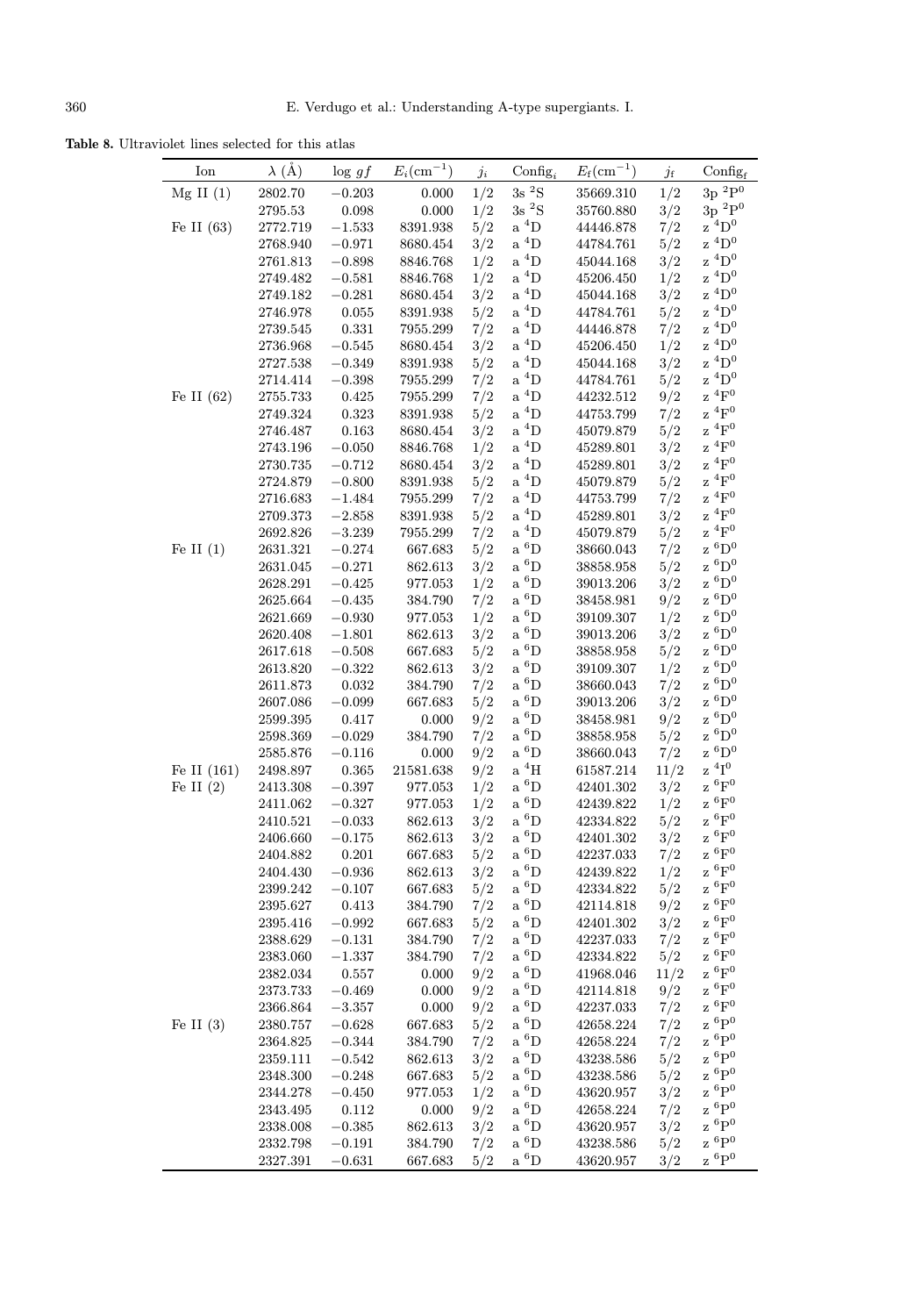

Fig. 4. Evolution of the H $\alpha$  line with the luminosity of the stars